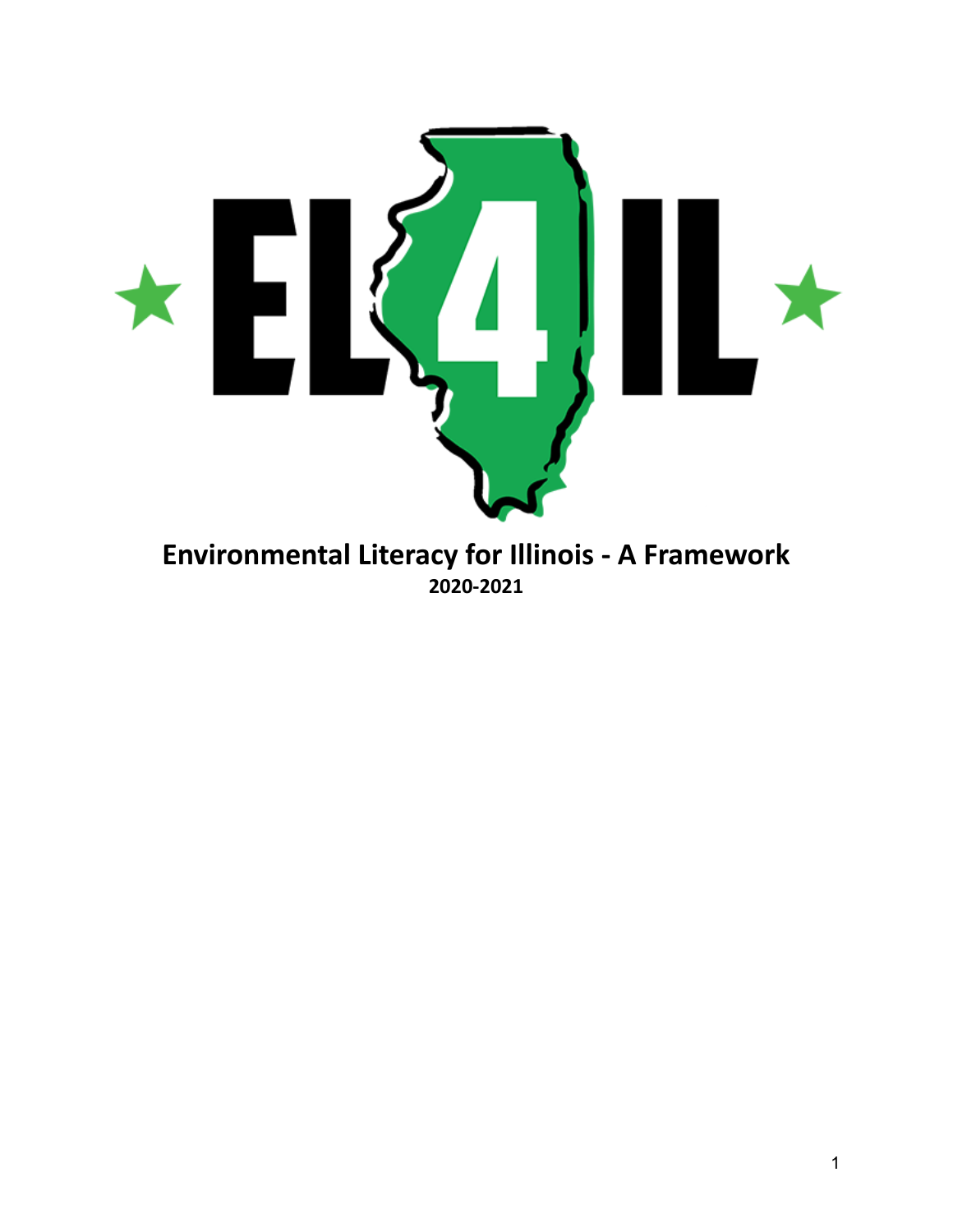#### **Contributing Organizations**

Abbie Enlund; Environmental Education Association of Illinois Ylanda Wilhite; Field Museum Alison Paul; Field Museum Ellen Woodward; Field Museum Kristi Morris; Illinois Environmental Protection Agency Jennifer Tariq; Douglas Hart Nature Center Jessica Prince; Forest Preserve District of Will County Linda Hauser; US Forest Service/Shawnee National Forest Mary Rice: Dominican Sister of Sinsinawa Joe Bauer; Illinois Department of Natural Resources Tina Dawson Scott; IL Association of Conservation Districts Teishetta Daniels; Chicago Park District; Jacqui Ulrich; Forest Preserves of Cook County Ayesha Qazi; Chicago Environmental Educators Bridina Lemmer; Illinois Science Teaching Association Kevin Seymour; Illinois Association of Regional Superintendents Sam Ozik; Chicago Public Schools Harold Chapman; Chicago Public Schools Deborah Chabi; Dundee Crown High School Sarah Sheldon; Northern Illinois Nature Preschool Association April Flood, Eastern Illinois University Chris Wyant; Illinois Farm Bureau Amaris Alanis-Ribeiro; Environmentalists of Color Jeramie Strickland; Openlands Jo Fessett; Illinois Audubon Society Toni Anderson; Sacred Keepers Sustainability Lab Caty Roland; Urbana Park District Crystal Curfman; Illinois Conservation Foundation Jolie Krasinski; Illinois Clean Energy Community Foundation JD Tanner; Touch of Nature Environmental Center Rachel Loomis; Living Lands and Waters Meghan Wiesbrock; Morton Arboretum Eileen Prendergast; Chicago Botanic Garden Ramona Pollard; The Nature Institute Kathryn Chapman; Center for American Archeology Jennifer Schaeflein; Anderson Animal Shelter Lisa Kelly; Chicago Zoological Society David Becker; Chicago Zoological Society Lara Sviatko; Stillman Nature Center Meg Kelly; Space to Grow Program Liz Wimmer; Illinois Green Alliance Johnathan Pereira; Plant Chicago Wayne Schmiff; Caretakers of the Environment International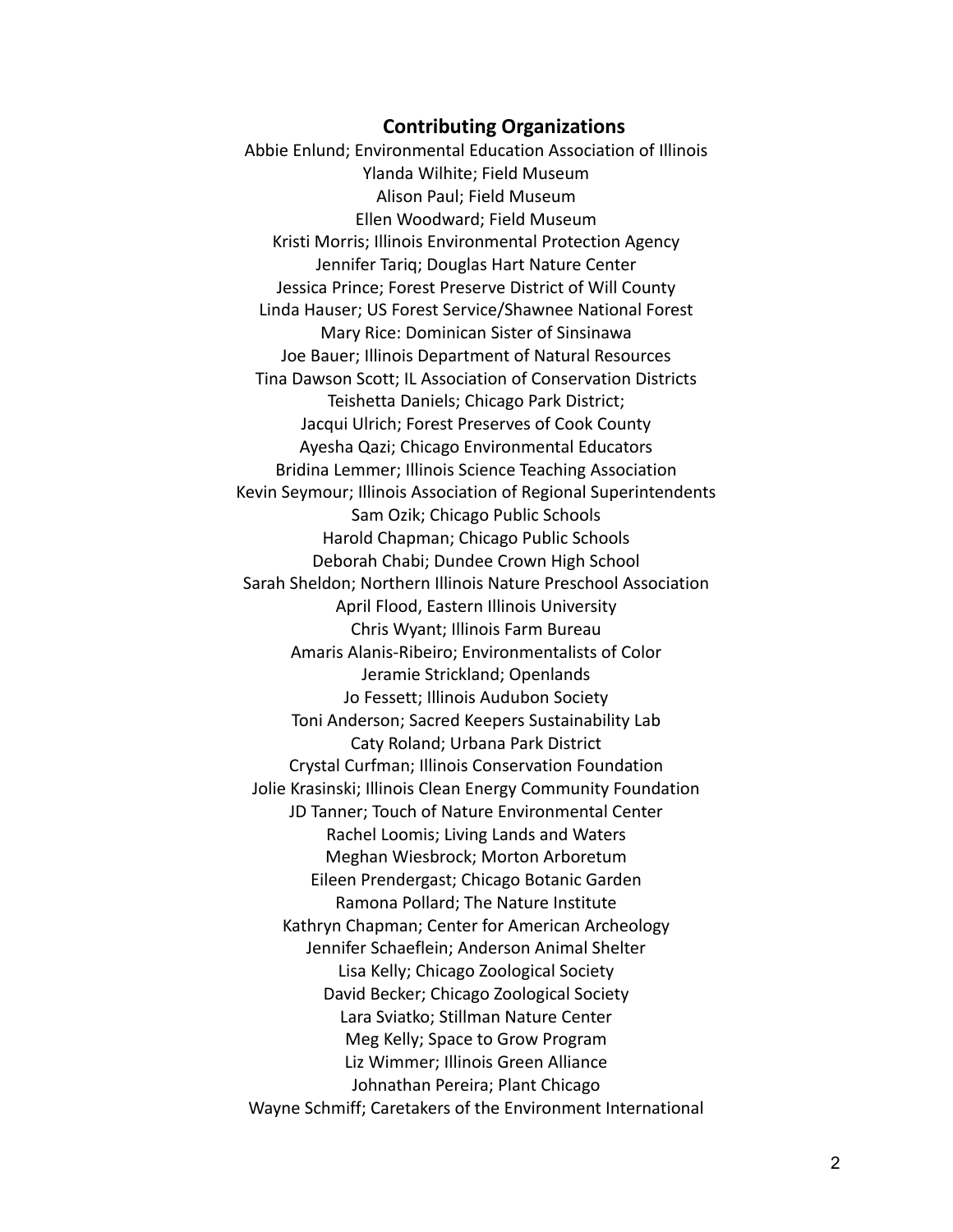**Introduction and EL4IL Overview**

- **1. How This Document Was Developed**
- **2. EL4IL History**

**Chapter 1/Environmental Literacy**

- **1. Definition**
- **2. Key Tenets of Environmentally Literacy**

**Chapter 2/Justice, Equity, Diversity, Inclusion and Accessibility In Environmental Literacy**

- **1. Key Definitions**
- **2. Environmental Justice Issues Currently Facing Illinois**

**Chapter 3/Approaches for Advancing Environmental Literacy**

- **1. Introduction**
- **2. Culturally Relevant and Age Appropriate Approaches**
- **3. Approaches for Environmental Education Implementation**

**Chapter 4/Building Partnerships to Advance Environmental Literacy**

- **1. Introduction**
- **2. Partnerships and their Purposes**
- **3. Benefits of Partnerships**
- **4. Examples of Partnerships**
- **5. Building and Maintaining Successful Partnerships**

**Chapter 5/Evaluation of Environmental Literacy**

- **1. Introduction**
- **2. What to Evaluate**
- **3. How to Evaluate**
- **4. Resources to Help with Evaluation**

**Chapter 6/Resources overview**

**Appendix A/Definitions**

**Appendix B/EL4IL History**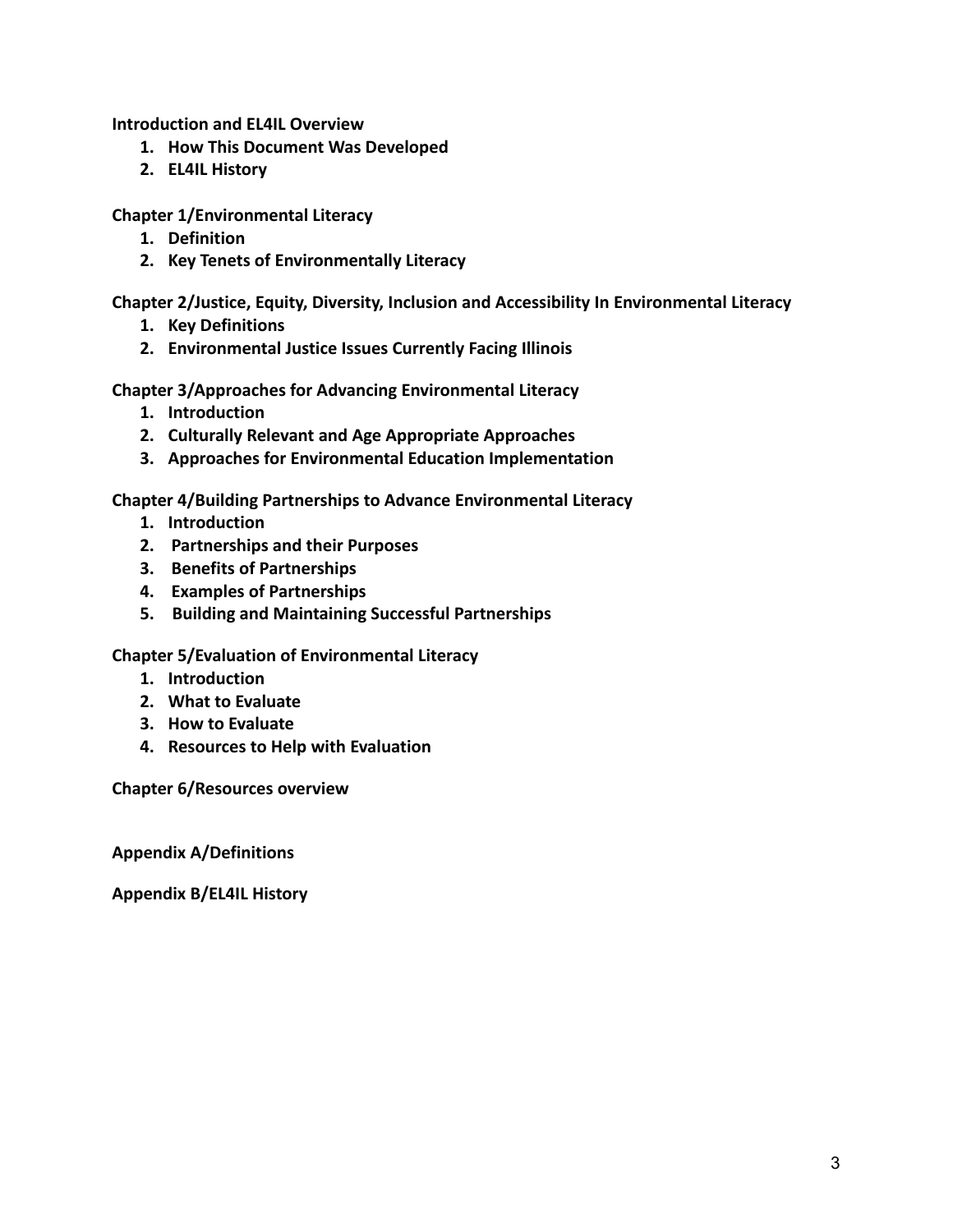#### **Introduction and EL4IL Overview**

#### **EL4IL Mission:**

The mission of the Illinois Statewide Environmental Literacy Framework (EL4IL) is **to advance environmental literacy to create a more just, equitable and sustainable future for all residents of Illinois.** Equitable environmental literacy is grounded in an understanding that everyone has a right to environmental education and a healthy and just environment and those that have been historically excluded and impacted from dominant environment education are at the forefront of equity and justice. EL4IL aims to expound on the idea of environmental literacy and outline a multitude of resources, best practices and examples for how communities, educators and individuals can work together to create environmental education opportunities that foster the advancement of environmental literacy. Goals have been set to guide the development of environmental literacy throughout the state but the exact methods for achieving those goals will look different for each educator, organization and community.

Advancing environmental literacy can lead to a great deal of positive environmental outcomes. It can improve overall sustainability, build community resilience to climate change and other environmental impacts, create more just access to the outdoors, and increase equitable access to quality environmental education programming. The authors hope that by creating this Framework, leaders throughout the state can gain guidance and resources on how to implement programming that will lead to increased environmental literacy.

The EL4IL Framework does not touch on every aspect of environmental education program development or implementation. It provides guidance on key areas of significance while providing flexibility for educators to build out specific programs and implementation strategies based on their needs. Not all of these strategies and ideas may be possible for every environmental education program in Illinois, but the information is provided to increase educator understanding and build capacity for the field as a whole.

#### **EL4IL Content Area Goals:**

- 1. Provide all IL residents with a clear understanding of what environmental literacy means and the importance to our communities of advancing environmental literacy.
- 2. Provide clear guidance on culturally relevant and age appropriate approaches in advancing environmental literacy and current research in trends and implementation strategies.
- 3. Provide Illinois educators with training and resources to build knowledge of effective programming on climate change, including an understanding of environmental justice and climate justice issues.
- 4. Provide clear guidance on best practices in building partnerships between organizations, educators and communities to enable the sharing of resources, knowledge and abilities throughout Illinois.
- 5. Ensure that the plan for environmental literacy in Illinois centers equity and inclusion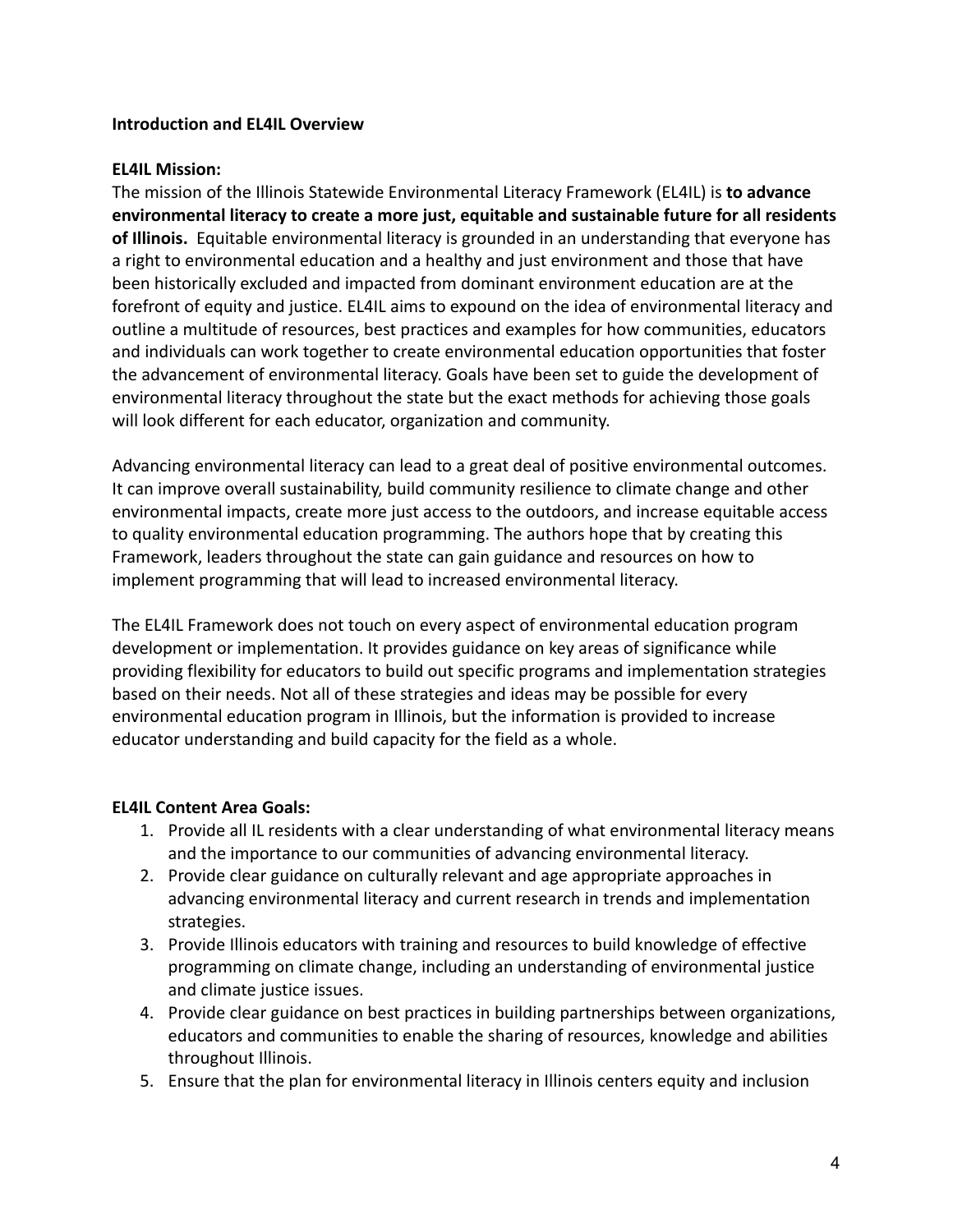- 6. Provide educators, organizations and communities with the resources and knowledge needed to effectively evaluate their own success in the implementation of environmental education and the progress of learners.
- 7. Provide a list of resources, organizations and institutions available to assist in advancing environmental literacy.
- 8. Showcase Illinois environmental education stories that demonstrate the varying strategies for which the advancement of environmental literacy can take place.

## **1. How this Document was Developed**

In 2019 the Environmental Education Association of Illinois (EEAI), with partner organizations Chicago Wilderness, the Field Museum, and Illinois Environmental Protection Agency, set out to rethink and rewrite the Illinois Statewide Environmental Literacy Plan. With funding from Pisces Foundation, the original plan was to host an Environmental Education Leaders Summit in the Spring of 2020 for intense learning around justice, diversity, equity and inclusion in the field of environmental education in Illinois; this would be followed by two days of strategic planning and development of the new statewide environmental literacy plan. When the pandemic hit in March of 2020 this plan had to be completely adjusted.

In August of 2020 a three-day virtual summit brought together representatives in environmental education from more than 40 organizations from around the state to kick off the EL4IL Project. These partners participated in justice, equity, diversity, and inclusion (JEDI) workshops facilitated by Cream City Conservation Consulting. These workshops provided the foundational work in understanding bias, systemic racism and historical systems of oppression.

Following these trainings, the EL4IL Project partners held 8 focus group sessions, open to all of these same environmental education leaders, to gain feedback on the previous IL environmental literacy plan, EL4IL 2010, and think about how to advance environmental literacy in a more equitable way. Over 30 people attended these sessions and provided valuable feedback to project leaders. These meetings resulted in a set of conclusions about what would need to be included within the new EL4IL. Some of the main takeaways from these focus group sessions identified the following needs:

- 1. A clear definition of environmental literacy.
- 2. Resources and explanations for how to increase environmental literacy in a wide variety of communities that vary in size, location, demographics and socio-economic status.
- 3. The inclusion of a wider range of environmental issues and guidance on how to provide effective programming on those topics.
- 4. A greater focus on justice, equity, diversity, inclusion and accessibility as they pertain to advancing environmental literacy in Illinois.
- 5. A clear plan for promotion of the revised EL4IL.
- 6. The involvement of a wide range of voices in the writing process, review of the document and promotion of the final EL4IL.

With these six main takeaways, partners determined that the revised EL4IL should be a guiding document that presents the essential elements needed to achieve environmental literacy and possible steps to get there. This Framework is specific in what environmental literacy entails,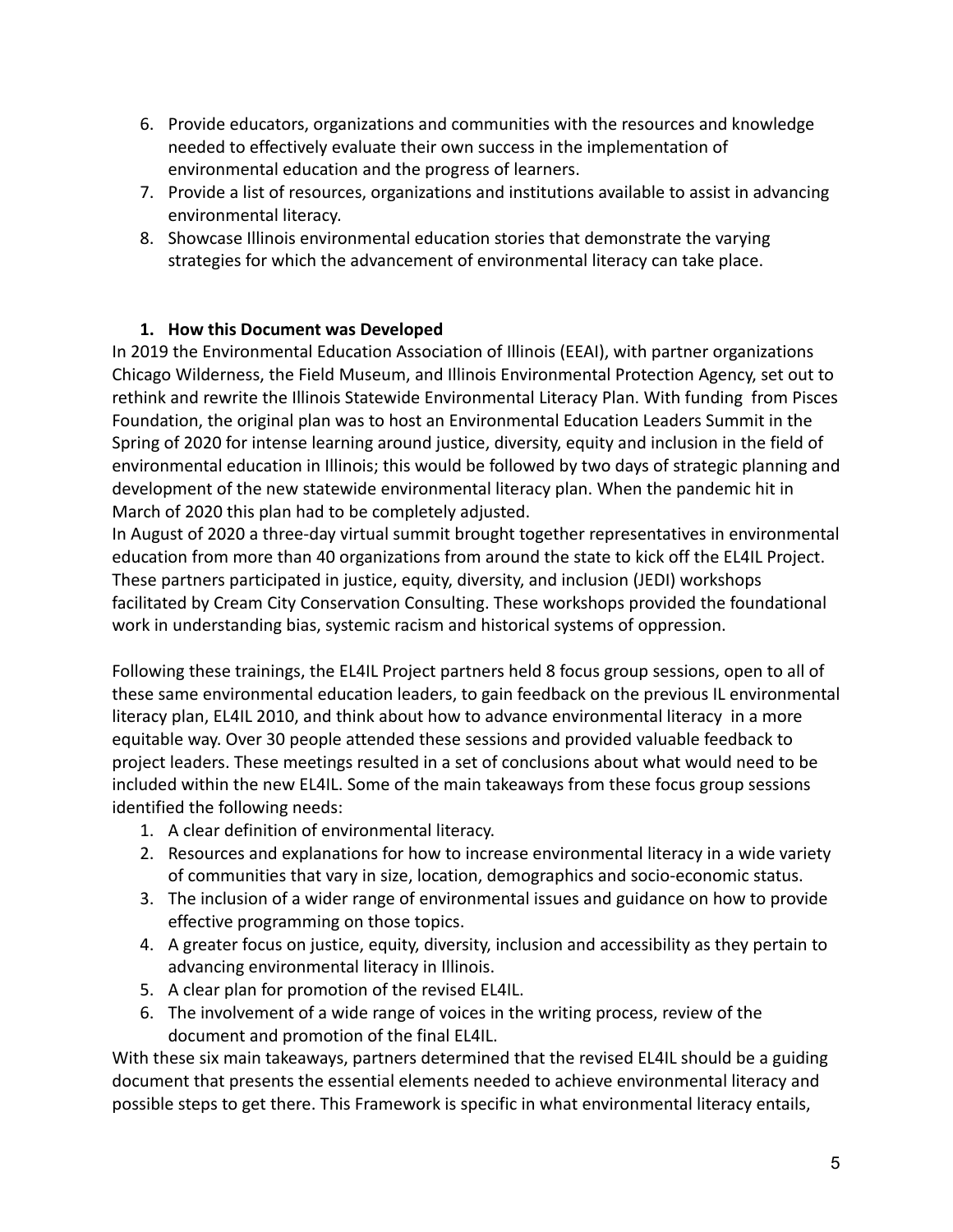but more open-ended on how schools, communities and individuals can achieve it. The hope for the 2021 EL4IL is that it can be picked up by any educator, administrator, organization or community member and act as a reference in increasing environmental literacy in Illinois. In November 2020, a writing committee was established to work on the drafting of the EL4IL Framework. The committee was made up of 19 individuals from a range of areas within the field of environmental education. A first draft was developed, feedback from the whole group gathered and then a smaller writing committee convened to address the necessary edits. Then in early 2021, an additional review committee was established that would focus specifically on reviewing the Framework in regards to justice, equity, diversity, inclusion and accessibility. The recommendations and edits from these two small groups were combined to develop a second draft that was then released to the public for review.

#### **2. EL4IL History**

The development of Illinois' statewide environmental literacy plan began in 1995 under the direction of the Illinois State Board of Education. In 1999, the Illinois Environmental Education Advancement Consortium and the Environmental Education Association of Illinois took the lead on revising and re-releasing the plan. Another update and revision was released in 2005. Then in 2010 a collaborative effort from the Illinois State Board of Education, Illinois Environmental Protection Agency and Illinois Department of Natural Resources led to another full revision that included a larger focus on non-formal implementation of environmental education. A full history of these documents is provided in Appendix B. To view each of the previous versions of the EL4IL please visit the EEAI [Website](https://www.eeai.net/el4il.html).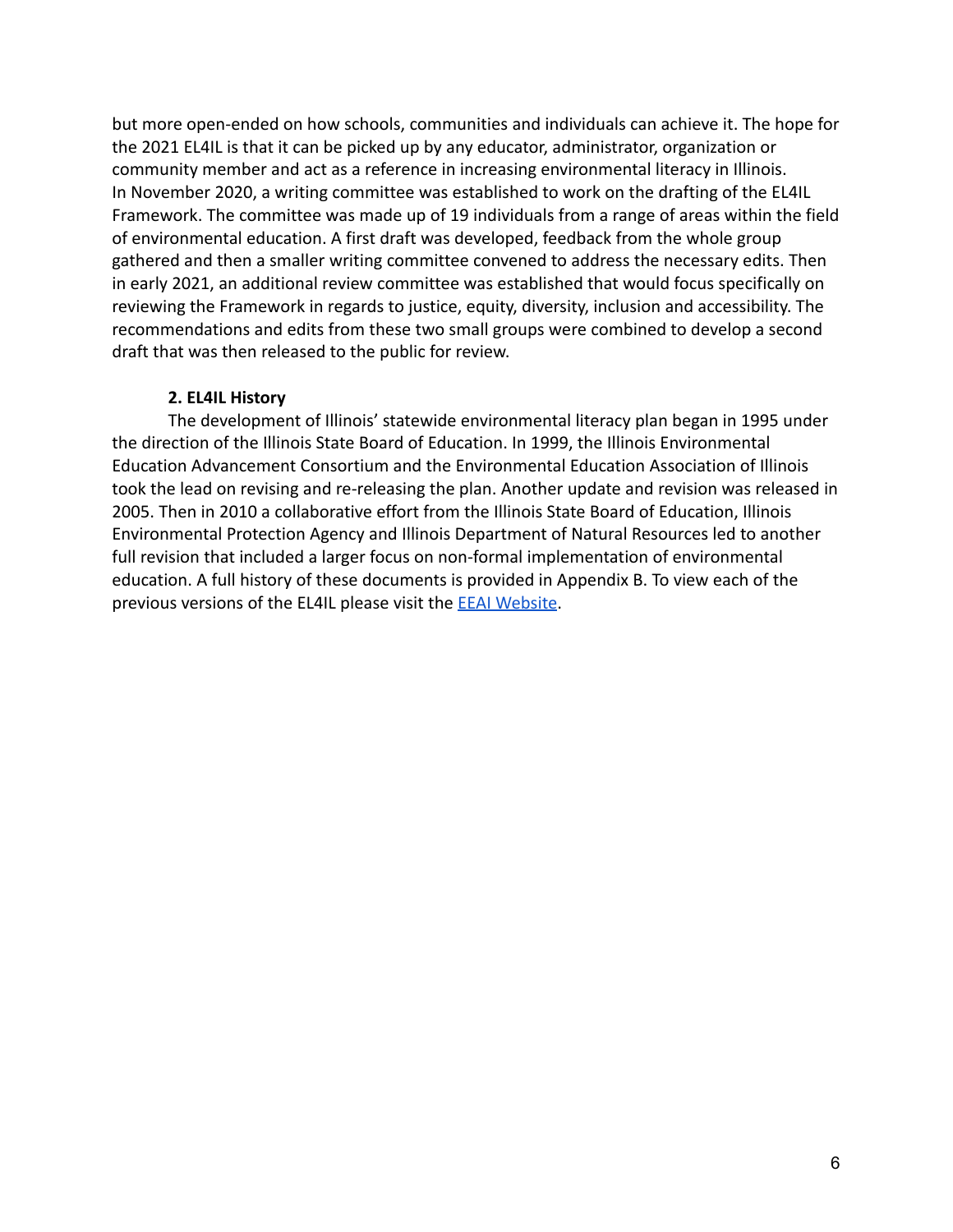#### **Chapter1/Environmental Literacy**

**1. What is environmental literacy? A definition for Illinois.**

Environmental literacy is

- the understanding of our environment (who and what surrounds us)
- the building of relationships between the human and non-human
- the ability to connect actions and interactions as interrelated, with humans as part of the natural world, not over it.

Environmental literacy is important so that we might better understand what systemic impacts, as well as individual and communal endeavors, have on the health of the environment and ourselves.

Equitable environmental literacy can begin with our individual cultures, identities, abilities, and interests and our own connection to the environment. It can expand to encompass the world we live in and differs across Illinois, between households, based on each of our unique lived experiences. Equitable environmental literacy is grounded in an understanding that everyone has a right to environmental education and a healthy and just environment.

EL continues to be cultivated through diverse experiences, different forms of media, scientific investigation, indigenous ways of knowing, and social-ecological systems thinking, among other interdisciplinary fields of study. By being environmentally literate, we build an awareness, appreciation and love for the natural world. We look closely at the roots of environmental injustice, environmental degradation and the systems that cause these issues to persist. We understand the role we play in environmental and community issues and take responsible individual and civic action. We understand that taking direct action or advocating for policy changes within our communities can improve the health of the environment and people.Civic engagement towards an environmentally just world requires the expertise and tools to make informed decisions and take responsible action; a knowledge of diverse environmental concepts and issues; a disposition towards improving the wellbeing of other individuals, societies, and the global environment (Hollweg et al. 2011, 15–16); and willingness to act to improve the environment.

Ultimately, expanding environmental literacy in Illinois depends on organizations and institutions removing barriers to accessing the natural world, providing experiences to deepen connection to the environment, integrating tools to maintain curiosity to learn, and encouraging new voices to share their story and knowledge with others. However there is no set way in which these goals can be accomplished. Educators and advocates for environmental literacy will have to listen intently to their community members, learn from the wide variety of perspectives that exist and work collaboratively to co-author solutions that address the needs and desires of their unique community.

## JEDIA Consideration:

A stated goal of the IL Environmental Literacy Framework is to include a clear definition of environmental literacy. While this can be beneficial, an inclusive approach allows folks to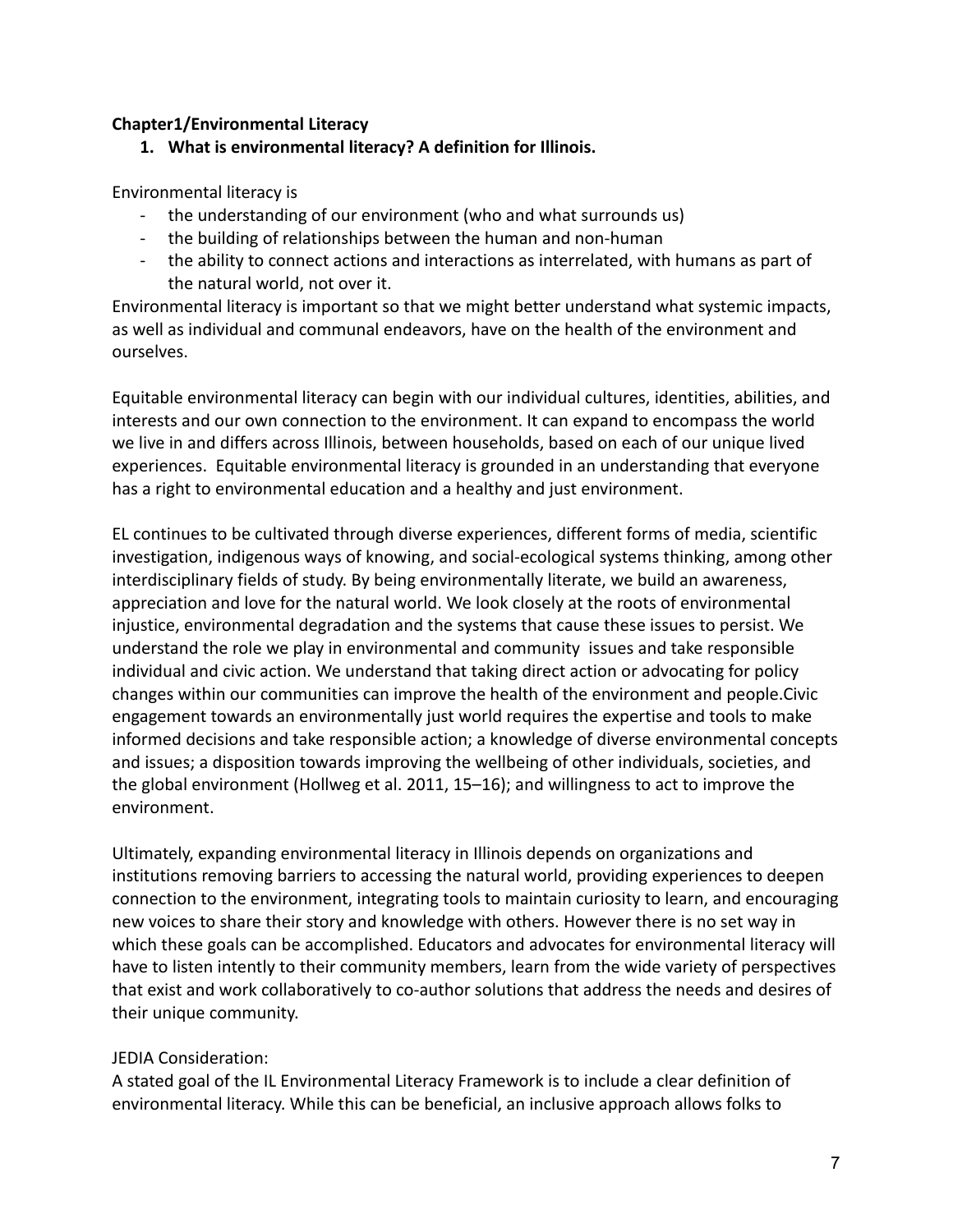co-define environmental literacy, broadens the definition, and not view it as narrow nor progressive. Environmental literacy alone doesn't improve any conditions, disparities, structural racism, or policy etc. The overarching goal of environmental literacy is increasing awareness, naming the nexus between behavior and impact, so people will make informed decisions concerning the environment. So, inherently an understanding of the role of dominant cultural narratives, environmental racism across issues, and other intersectionality lenses is vital to strive for environmental justice. In addition, the idea of binary thinking of either being illiterate (and assuming that is the norm) or literate (assuming a particular abled and civically engaged identity) is not inclusive. Finally, the idea of individual behavior changes (which is often the burden of those who did not cause the environmental injustices) is not a predominant outcome that should be prioritized over systemic change.

## **2. Key Tenets of Environmental Literacy**

There is no single path to achieving environmental literacy. By focusing on the following skills, knowledge, beliefs, and actions, however, educators and learners will advance environmental literacy for themselves and their community.

1. Understanding of Community

It is essential to understand the environmental conditions, both past and present, of one's community. This may include but is not limited to:

- Native people's knowledge and relationship to land, built environmental changes over time and historical knowledge of how the community has used natural resources.
- A clear understanding of how residents within a community connect with and utilize the local environment.
- Access to and changes in access to natural resources.

# 2. Awareness of the Environment

A person's local environment may be very different depending on the area of Illinois in which one is located. It is essential to have an awareness of what makes up your environment; the people, built environment, the wildlife, plants, waterways, land and air. This awareness is what fosters curiosity, allows for effective learning and a deeper understanding of those local systems.

- 3. Connection with the Environment Whether it comes from days spent on a river as a child, exploring tree roots in your yard, or sitting on a porch and watching the sun set or an understanding of the essential elements the environment provides us for sustaining life, a general appreciation of the local environment is a key element of environmental literacy.
- 4. Understanding of Environmental Justice The environment is not the same for all people in this country. The US has a long history of racism and exclusion, and its legacy of environmental racism has meant that some communities (including low-income and communities of color) are bearing the brunt of this country's environmental problems and pollution. An understanding of the roots of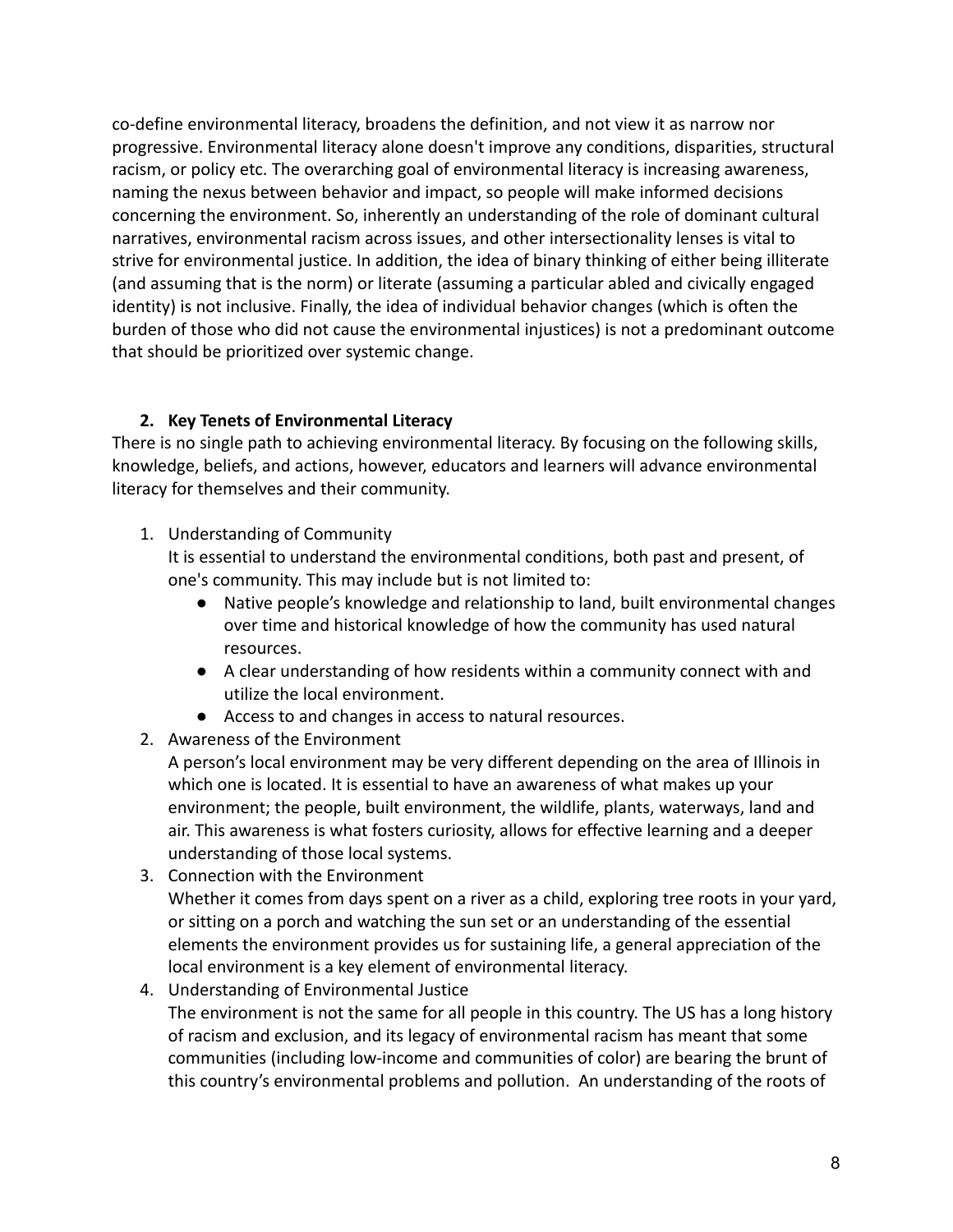and the current environmental injustices that are happening to people in Illinois is critical in breaking down the barriers to creating a just environment for all of Illinois.

- 5. Civic Engagement focused on Environmental Action Self-efficacy and an acknowledgement that one's voice and actions matter, helps an individual move from knowledge to responsible environmental action. Being civically engaged in environmental action, especially when done in the middle youth ages, can provide the necessary skills, knowledge and motivation to take responsible environmental action in the future.
- 6. Access to Climate Change Education and an Understanding of Climate Science Climate science education can lead to climate literacy which includes a basic understanding of the climate system, including the natural and human-caused factors that affect it; awareness of the fundamental relationship between climate and human life and the many ways in which climate has always played a role in human health. These basic understandings are essential to being able to take responsible action on climate related issues.
- 7. Understanding of Sustainability, Adaptability and Resilience Creating an environmentally just and sustainable Illinois calls for an understanding of one's role in community sustainability initiatives, adaptability and community resilience. Baseline knowledge on what these concepts mean, community implementation and individual responsibilities toward these goals are critical.

## **Chapter 2/Justice, Equity, Diversity, Inclusion and Accessibility In Environmental Literacy**

Successful environmental literacy starts with an understanding of social equity as a path to civic engagement and it includes a variety of engagement opportunities and actions such as connection to land, conservation, stewardship, and environmental and climate justice efforts.

a. Key Definitions

# Diversity -

There are countless visible and invisible facets of diversity. The concept of diversity encompasses acceptance and respect. It means understanding that each individual is unique, and recognizing our individual differences. These can be along the dimensions of race, ethnicity, gender, sexual orientation, socio-economic status, age, physical abilities, religious beliefs, political beliefs, or other ideologies. It is the exploration of these differences in a safe, positive, and nurturing environment. It is about understanding each other and moving beyond simple tolerance to embracing and celebrating the rich dimensions of diversity contained within each individual.

The lack of diversity within the environmental field, including environmental education has been brought to light over the last several years. Beginning with Dorceta Taylor's The State of Diversity in Environmental Organizations report in 2014 and the ongoing efforts of Green 2.0, diversity remains an issue as organizations do not operationalize practices beyond performative statements and goals and continue to falsely assume people of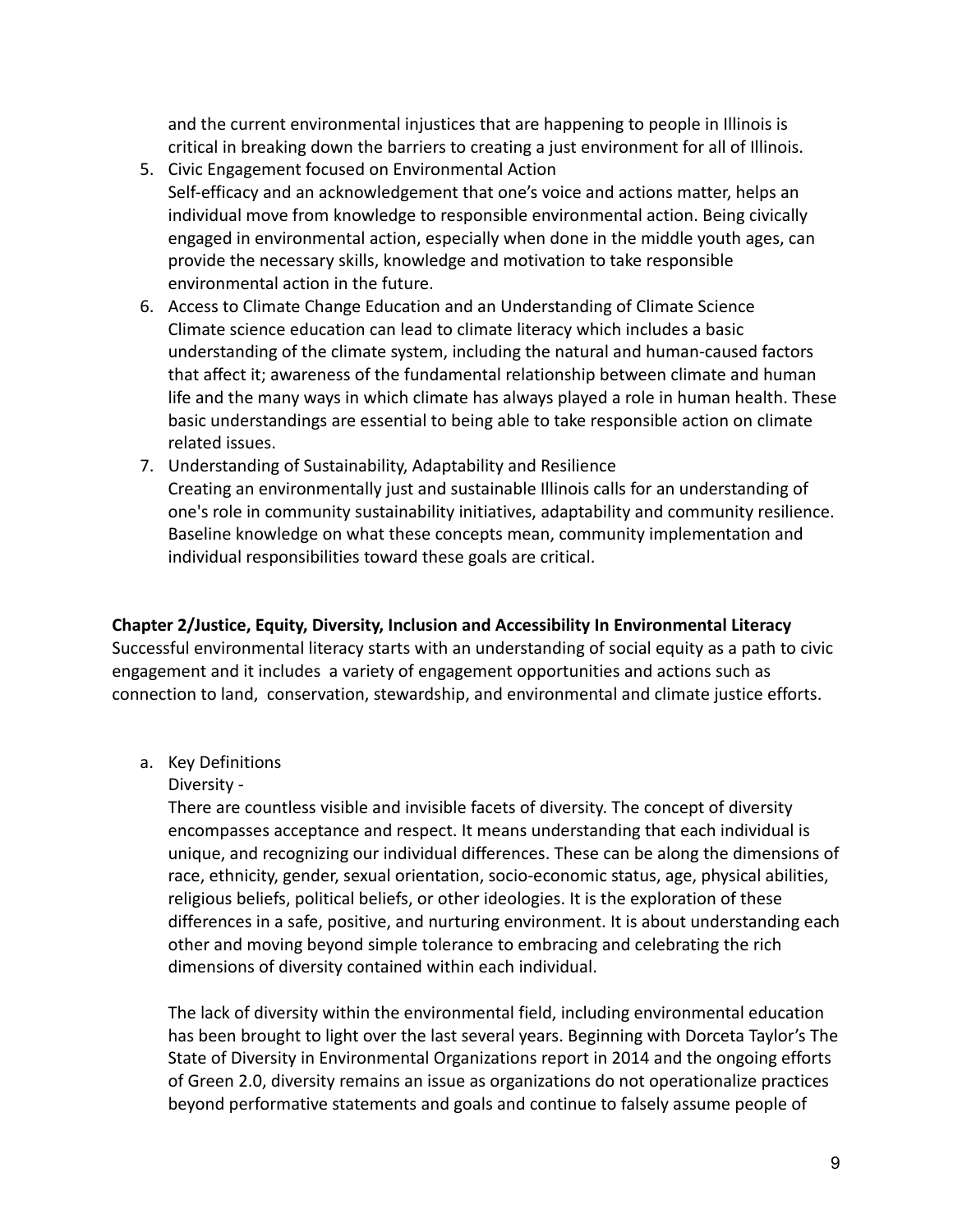color do not want to pursue it as a field (Taylor, 2014; ExecutiveSummary-Diverse-Green.pdf (vaipl.org) and (Green 2.0, 2018-2021; https://diversegreen.org/ ).

#### Equity -

Environmental equity describes a country, or world, in which no single group or community faces disadvantages in dealing with environmental hazards, disasters, or pollution. It also means access to environmental benefits, regardless of income, race, and other characteristics. Historical inequities must be acknowledged and addressed while foregrounding those most marginalized by environmental literacy. Environmental equity is a basic human right.

A Lawrence Hall of Science and Youth Outside study Examining Equitable and Inclusive Work Environments in Environmental Education "findings reveal a clear disconnect in the way that environmental education organization leaders and educators of color define, experience, and intend to prioritize equity, inclusion, and diversity". For example, organizational leaders focused on efforts that were for "all", whereas people of color focus group participants or educators suggested efforts require understanding systemic oppression, power, and privilege. Organizations should consider the intentionality of their practices and be responsive to their staff of color, their intersectionality and that of youth. In addition, some suggestions include adopting fair wages, offering professional development opportunities to staff of color, creating affinity spaces, and incorporating participatory practices in creating curriculum and environmental literacy plans (Romero et. al, 2019;

Examining-Equitable-and-Inclusive-Work-Environments-in-Environmental-Education.pdf (beetlesproject.org).

#### Inclusion -

Inclusion includes celebrating, valuing and amplifying perspectives,voices, styles, and identities that have been marginalized. An example of a local program that is inclusive is Environmentalists of Color. Environmentalists of Color (EOC) is a Chicago-based member-driven catalyst for racial equity in the environmental field addressing the current and historical exclusion of BIPOC folks. Virtually and in-person, EOC holds safe space to amplify, connect, and support members in this network to be leaders and thrive in this field. The network uses an asset based approach to inclusion and equity by centering and celebrating its members. EOC connects members of various disciplines, builds resilience, and cultivates future leaders. Membership in EOC is free and open to individuals who self-identify as a person of color and an environmentalist. Allies and those wishing to reach out to members and share employment and other opportunities engage via EOC's LinkedIn group (Environmentalists of Color, 2021: Environmentalists of Color (eocnetwork.org).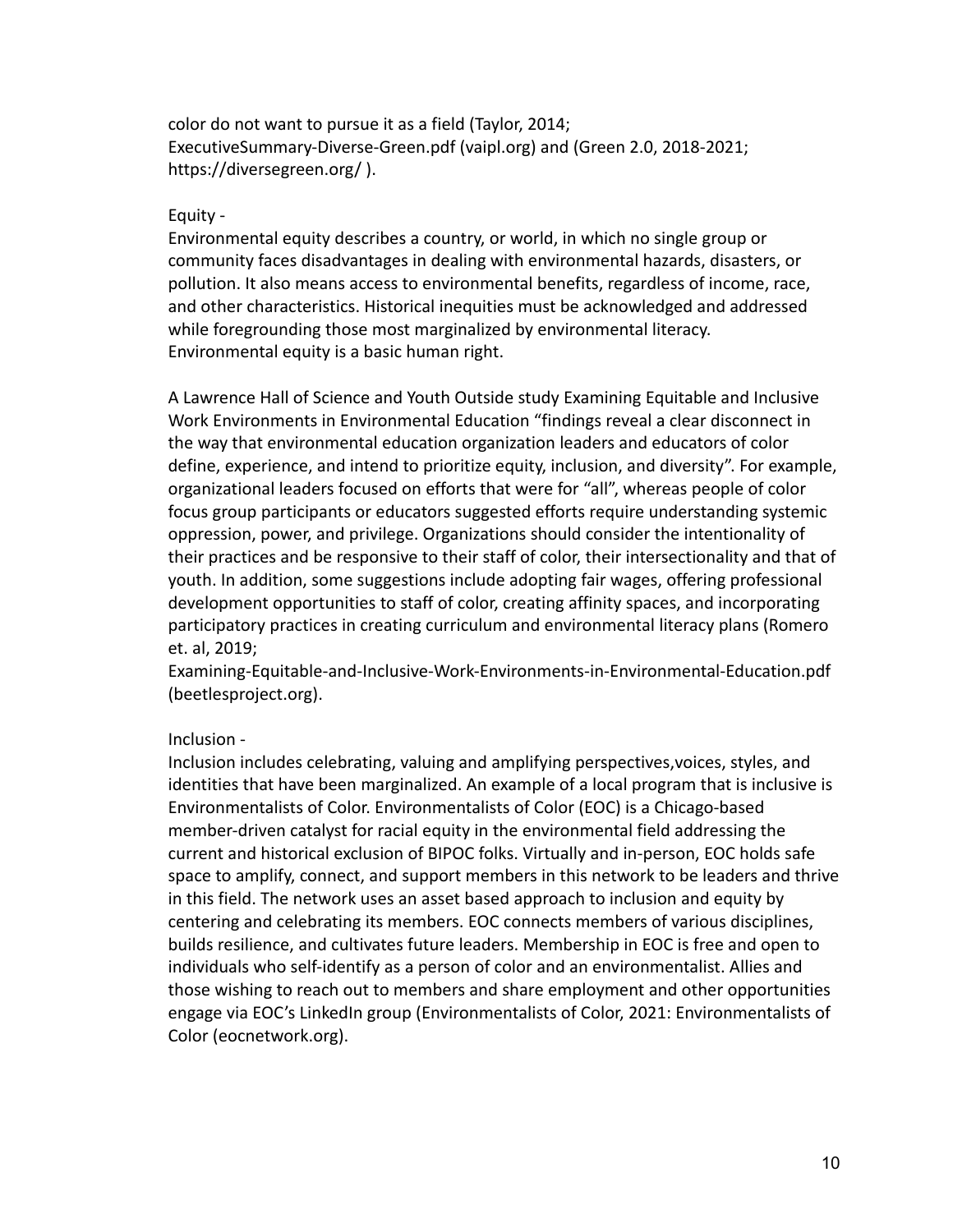#### Accessibility -

Accessibility in the context of environmental literacy means all individuals have the same ability to utilize resources regardless of race, religion, gender or sex, physical and mental capabilities. Many areas lack environmental education programs, knowledge of how to access these resources or have been excluded from access for multiple reasons (cost, safety, additional learning time, loss of field trip privileges as students, transportation, etc.). In addition, ableism, discrimination in favor of able bodied people has further marginalzed groups from access to environmental literacy in delineating an identity that can hike and otherwise physically or cognitvely practice certain environmental behaviors. In considering ableism, it is important to note that disabled people are more drastically affected by climate change. Recently, with the need for on-line learning, accessibility of environmental education has shifted and with the need for technological devices and fees for online programs, which has further perpetuated the disparities of access to environmental literacy resources.

#### Environmental Justice -

Environmental justice calls for the education of present and future generations which emphasizes social and environmental issues, based on experiences and appreciation of diverse cultural perspectives. Moreover, environmental justice affirms the sacredness of Mother Earth, ecological unity and the interdependence of all species.

b. Environmental justice issues facing Illinois

The Illinois Commission on Environmental Justice states that to achieve an environmentally just state "no segment of the population, regardless of race, national origin, age, or income, should bear disproportionately high or adverse effects of environmental pollution" ([IL EPA Commission on Environmental](https://www2.illinois.gov/epa/topics/environmental-justice/commission/Pages/default.aspx#:~:text=The%20principle%20of%20environmental%20justice,justice%20and%20related%20community%20issues) Justice). Furthermore the US Environmental Protection Agency states that "Environmental justice (EJ) is the fair treatment and meaningful involvement of all people regardless of race, color, national origin, or income with respect to the development, implementation and enforcement of environmental laws, regulations and policies" (USEPA, *[Environmental Justice](https://www.epa.gov/environmentaljustice/learn-about-environmental-justice)*). For Illinois to truly be environmentally just, a combination of both of these statements must be reached. There continues today an unfair burden of environmental issues impacting people of color and low-income communities, while these communities have also been historically excluded from the decision making and enforcement of environmental laws in the state.

- Northeast Illinoisans have seen drastic increases [in water rates and](https://www.wbez.org/stories/chicagos-water-prices-are-skyrocketing-faster-than-other-great-lakes-cities/69951240-ea15-40c7-a649-5b6787e35b6b) [shutoff notices](https://www.wbez.org/stories/chicagos-water-prices-are-skyrocketing-faster-than-other-great-lakes-cities/69951240-ea15-40c7-a649-5b6787e35b6b) over the last decade while also facing [shoreline erosion.](https://www.wbez.org/stories/lake-michigan-is-eroding-illinois-only-natural-shoreline-heres-what-it-looks-like-today/01a910e9-7b2b-45dd-b37d-4163b64fd9cb)
- Southern Illinoisans have been [plagued with flooding](https://earthjustice.org/blog/2020-february/sewage-flooding-centreville-illinois-environmental-justice) due to inadequate stormwater infrastructure.
- Rural Illinoisans struggle with [nutrient pollution](https://ilenviro.org/nutrient-pollution/) in their ground water, lakes, and streams.
- And as the state with the most lead service lines in the country, [estimated](https://www2.illinois.gov/epa/topics/drinking-water/public-water-users/Pages/lead-service-line-information.aspx) [730,000 to 1.4 million lead service lines,](https://www2.illinois.gov/epa/topics/drinking-water/public-water-users/Pages/lead-service-line-information.aspx) essentially every Illinoisan is at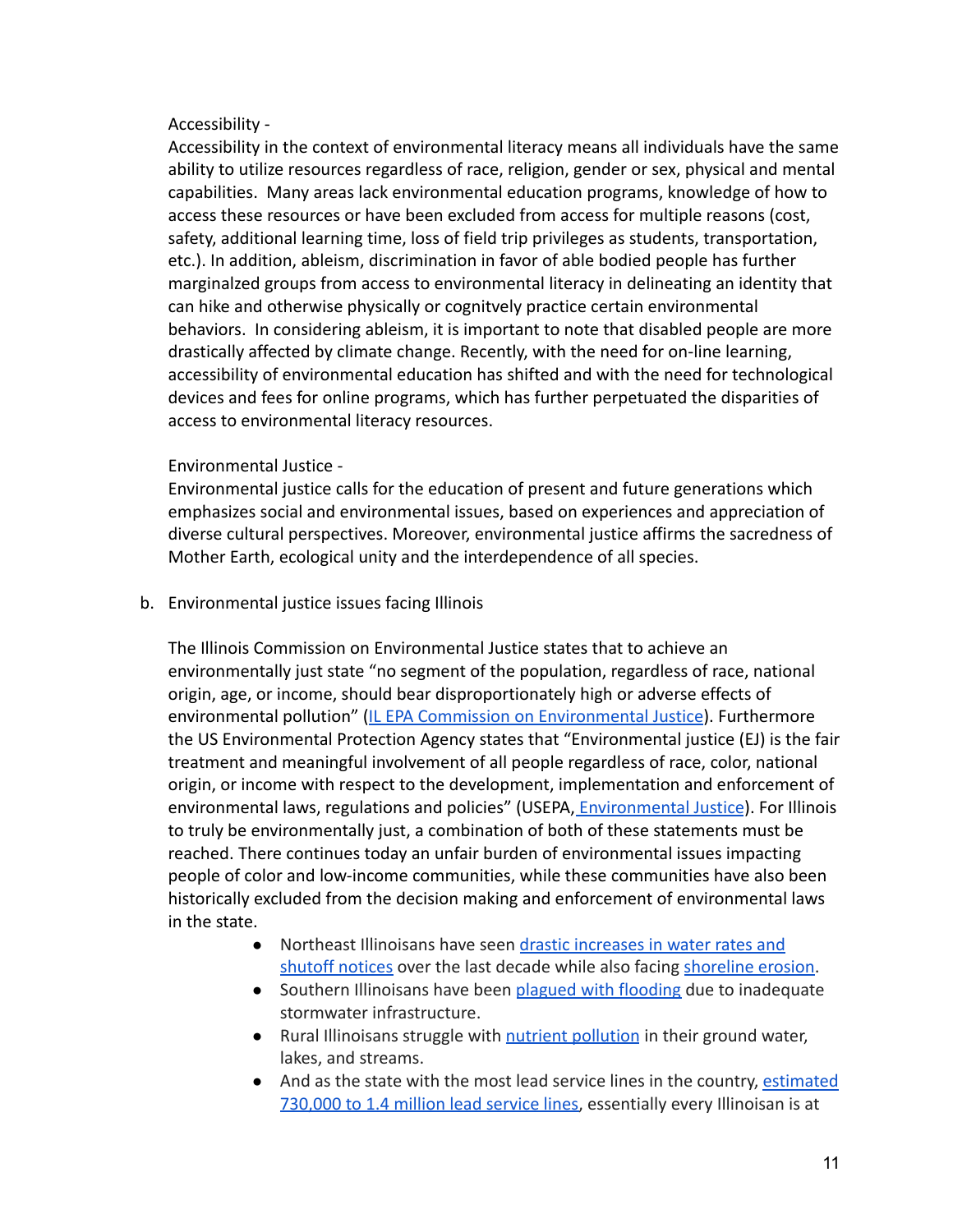risk of exposure to lead-contaminated drinking water  $-\frac{\text{Black}}{\text{and} \text{Latin}}$ [Illinoisans are twice as likely to live in communities](https://www.metroplanning.org/news/9960/Data-Points-the-environmental-injustice-of-lead-lines-in-Illinois) with lead service lines than white residents. However, these threats should also be seen as significant opportunities for Illinois to be a national leader on water infrastructure and innovation (Jeremy Orr, Natural Resources Defense Council, Senior Attorney)."

● The *[Environmental Justice for All Act](https://naturalresources.house.gov/environmental-justice)*

To see and understand environmental justice issues faced by local Illinois communities, educators and organizations are encouraged to utilize the [US EPA's EJScreen Program.](https://www.epa.gov/ejscreen) This mapping and screening tool combines local demographic information with environmental data.

## JEDIA Consideration

There is an opportunity to further elaborate on what is meant by equity in environmental literacy. Equity can be further discussed as an outcome as well as a process that includes specific strategies to advance each of access, inclusion, and justice that can be incorporated into environmental education by centering learners and connecting to community priorities. For example, what specific strategies can contributing organizations commit to removing barriers to environmental literacy? What can contributing organizations commit to to advance climate justice etc.? Whose voices and ideas are centered? For example, replacing the dominant cultural narrative about who the outdoors is for with a new narrative that access to nature is a human right or nature having its own rights.

## **Chapter 3/Advancing Environmental Literacy through Environmental Education**

Goal: Provide clear guidance on culturally relevant and age appropriate approaches in advancing environmental literacy and current research in trends and implementation strategies.

# **1. Introduction**

# **Connection Between Environmental Literacy and Environmental Education**

Environmental education (EE) connects us to the world around us, teaching about both natural and built environments and raising awareness of the issues impacting the environment upon which we all depend, as well as actions we can take to improve and sustain it. Whether we bring nature into the classroom, take students outside to learn, or find teachable moments on a nature walk, EE has benefits for youth, educators, schools, and communities.

## **Benefits of Environmental Education**

By incorporating EE practices into the curriculum, teachers can integrate science, math, language arts, studies, and the fine arts into one rich lesson or activity, and still satisfy many state and national academic standards in all subject areas. Taking a class outside or bringing nature indoors provides an excellent backdrop or context for interdisciplinary learning. By exposing students to nature and allowing them to learn and play outside, EE fosters sensitivity, appreciation, and respect for the environment; combats nature deficit disorder; and promotes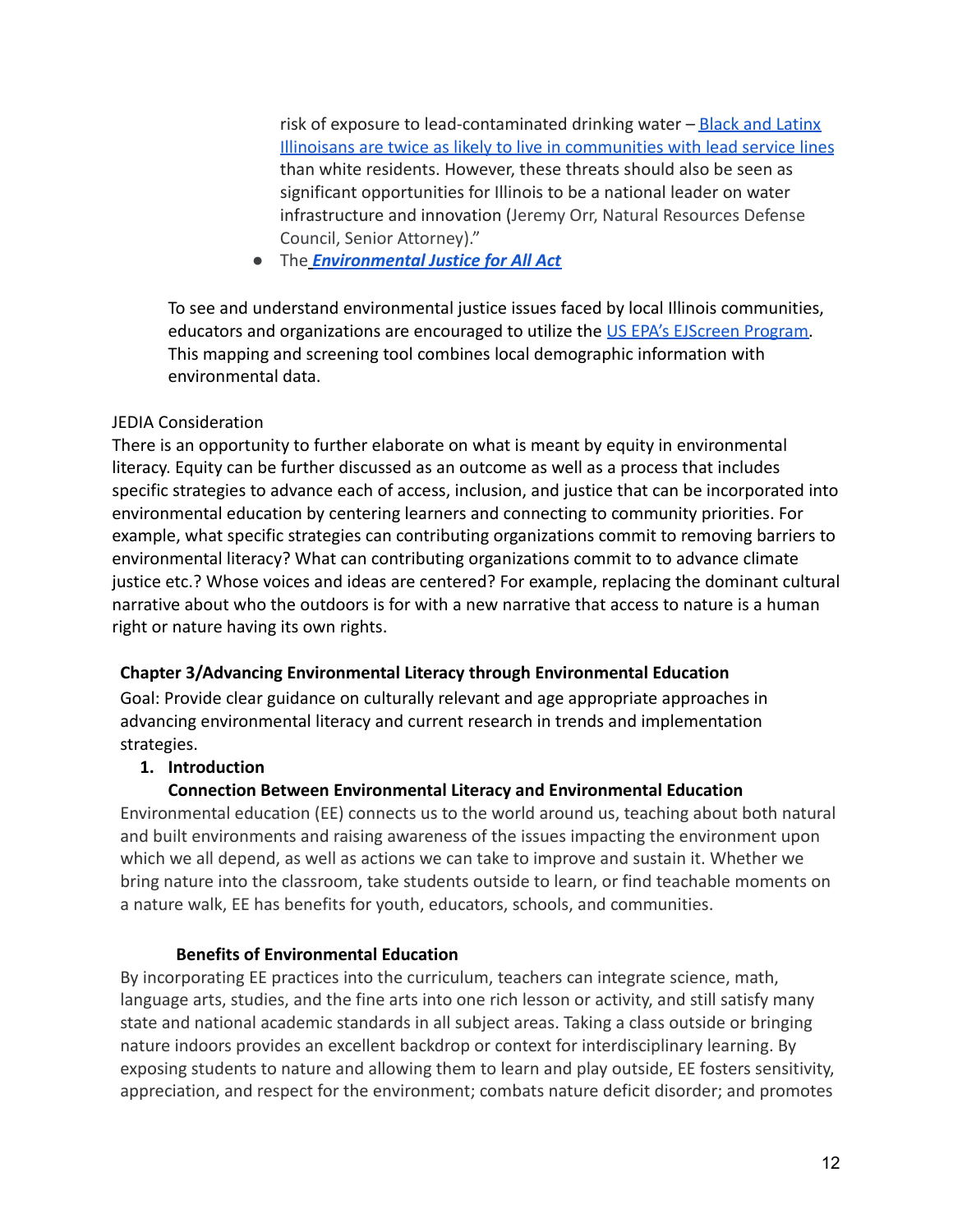#### a healthy lifestyle.

The outdoors present exciting learning opportunities. Children can engage in activities of their choice. They can run, skip, hop, shout and participate in fun activities, without the limitations of space. EE is hands-on, interactive learning that sparks the imagination and unlocks creativity. When it is integrated into the curriculum, students are more enthusiastic and engaged. It enables them to make connections and apply their learning in the real world. It helps them see the interconnectedness of issues encouraging them to investigate how and why things happen, and to make their own decisions. It develops and enhances critical and creative thinking skills.

EE promotes a sense of place and connection through community involvement. When students decide to learn more or take action to improve their environment, they reach out to community experts, donors, volunteers, and local facilities to help bring the community together to understand and address environmental issues impacting their neighborhood. EE can help students understand how their decisions and actions affect the environment, build the knowledge and skills necessary to address complex environmental issues, and give opportunities to take action to keep our environment healthy and sustainable for the future.

Outdoor education, EE and first-hand experiences with nature can happen in a wide variety of educational settings. Non-formal education facilities, such as nature centers, park districts, zoos, museums and aquariums have been providing students and the public with EE experiences for centuries. The best practices touched on in this chapter apply to environmental education program development in any educational setting where EE might take place. The information provided is not exhaustive, but should provide ideas and suggestions on areas for further learning or topics to focus on in program development in order to increase environmental literacy here in Illinois.

## **2. Culturally Relevant and Age Appropriate Approaches**

Providing successful environmental education instruction, that leads to increased environmental literacy, relies heavily on ensuring the instruction is rooted in empathy, non-punitive practices, is age appropriate and culturally relevant for the audience. Sharing international climate change impacts with a young student may not be impactful if they do not already have a good foundation of systems thinking and an understanding of the connectedness of nature. Gloom and doom narratives, writing letters to congress, corporations, or business leaders, protests and marches may be appropriate for high-school or adult learners, but not for younger students. It is essential that learners develop skills at the appropriate level; that they be taught how to think, not what to think; and to practice what they are learning in an age-appropriate manner.Sharing local climate change impacts with youth of color, who may already have a good foundation of how their community is impacted by climate change from their lived experiences and reality, may cause further harm or bring more anxiety to these youth. The same train of thought applies to upper level high school students, university aged students or adult learners when describing community impacts, it can lead to increased anxiety if not done through a culturally relevant lens.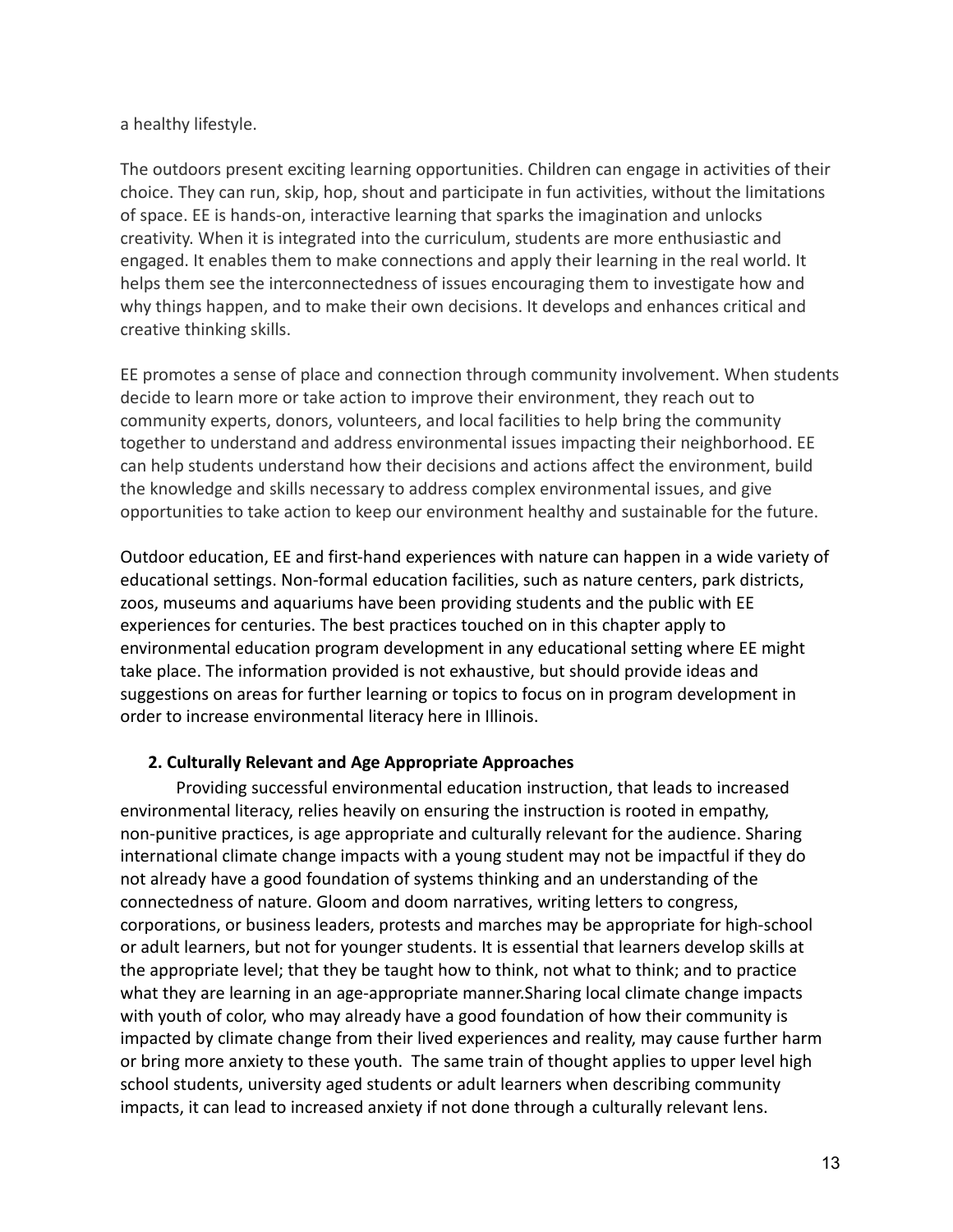Centering (Black, Indigenous, and People of Color (BIPOC) environmental educators can lead to increased awareness of personal responsibilities and the impact on large systems of individual actions. Understanding what information is appropriate for which communities, age-levels, and the best methods for sharing that information is essential to successful environmental education.

The North American Association for Environmental Education (NAAEE) has done extensive research in this area and developed its Guidelines [for Excellence Series](https://naaee.org/eepro/publication/guidelines-excellence-series-set) which provides direction for community engagement and for early childhood, K-12 and non-formal educators, as well as those engaged in teacher preparation. These resources, downloadable at the link provided, break down the essential underpinnings of impactful environmental education. NAAEE has also developed a set of recommendations for developing and selecting environmental education materials. Materials: [Guidelines for Excellence](https://naaee.org/eepro/publication/environmental-education-materials-guidelines-excellence). Anyone creating their own materials or searching for appropriate teaching materials should become familiar with these extraordinary resources which will make the task easier.

EL4IL does not attempt to reinvent best practices, nor duplicate work already done by NAAEE. Rather, it strives to ensure that Illinois educators are aware of the Guidelines and the training, guidance and assistance available within the state for implementing them in all learning environments. The Environmental Education Association of Illinois (EEAI) is the state host for the Guidelines, maintaining a Facilitator Network of educators prepared to train other educators on these materials. For more information on these resources or to attend a training visit the [EEAI Guidelines for Excellence](https://www.eeai.net/guidelines-for-excellence-in-ee.html) website.

# **3. Approaches for Environmental Education Implementation**

## Early Childhood Education

An affinity for and love of nature, along with a positive environmental ethic, grow out of children's regular contact with and play in the natural world.<sup>1</sup> Some authorities believe that if children don't develop a sense of respect and caring for the natural environment during their first few years, they are at risk for never developing such attitudes.<sup>2</sup> As environmental educator and academic David Sobel writes, "If we want children to flourish, to become truly empowered, then let us allow them to love the earth before we ask them to save it."<sup>3</sup>

Young children learn best through hands-on, interactive activities that embrace their natural curiosity. Research shows that the foundational concepts of environmental education—appreciation of, awareness of, and connection to nature—are best formed at an

<sup>1</sup> Bunting 1985; Chawla 1988; Wilson 1993; Pyle 1993; Chipeniuk 1994; Sobel 1996, 2002 & 2004; Hart 1997; Moore & Wong 1997; Kals et al. 1999; Moore & Cosco 2000; Lianne 2001; Kellert 2002; Bixler et al. 2002; Kals & Ittner 2003; Phenice & Griffore 2003; Schultz et al. 2004

<sup>2</sup> Sobel 1996, Wilson 1996

<sup>3</sup> <https://naturalstart.org/sites/default/files/helpingchildrenlovetheearth.pdf>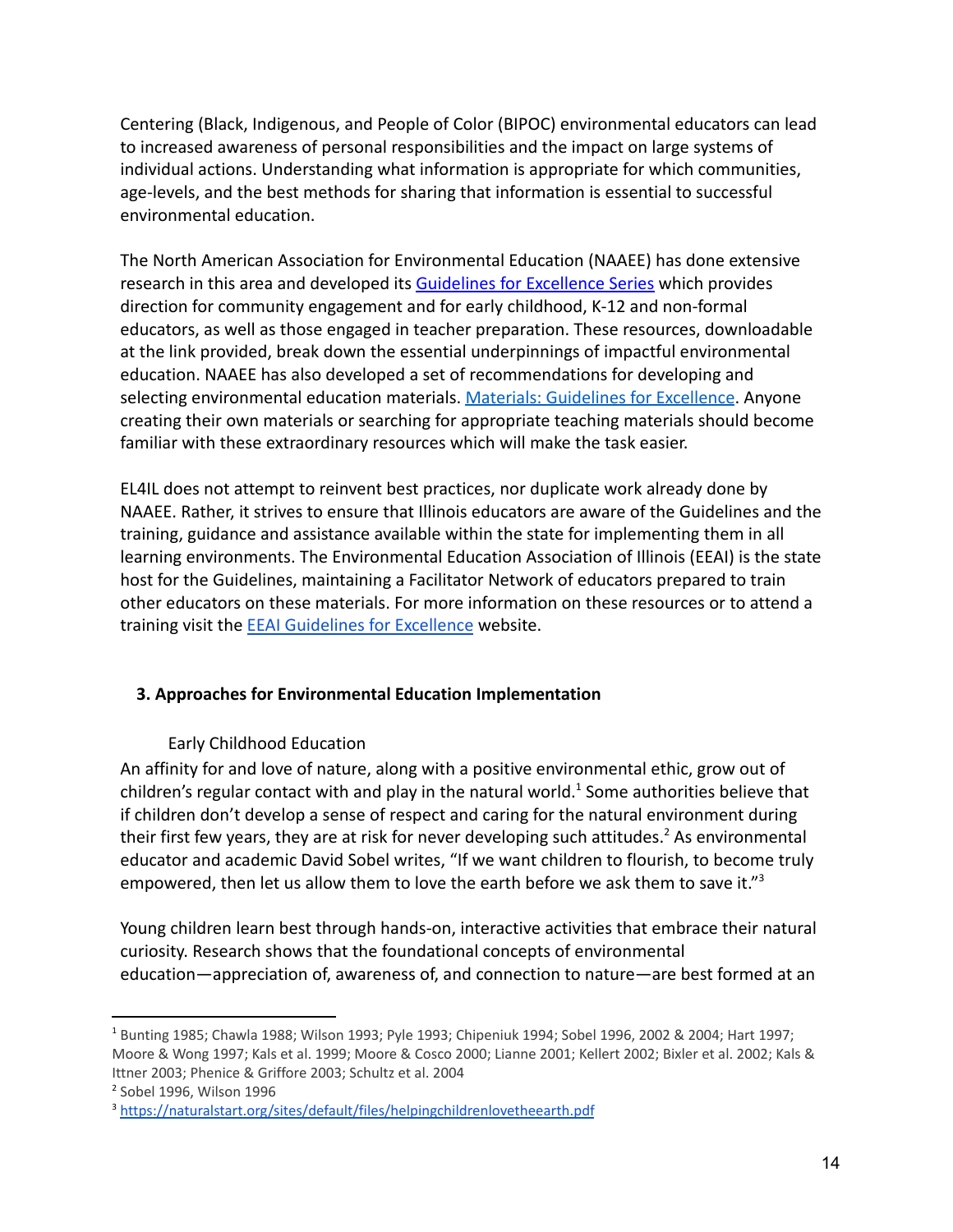early age.<sup>4</sup> Outdoor early childhood programs can be called by many names, including: outdoor preschools, forest preschools, nature preschools, forest kindergartens, and forest play schools. Each refers to an educational program for children, typically ages 3-6, who spend the majority of their time in a natural setting. The curriculum, whether formal or non-formal, follows what children take an interest in; recognizes that children learn best when playing; and uses the outdoor site itself. Educators support children's innate desire to learn about and connect with the natural world through play as it unfolds in a natural setting.

[Certified Nature Explore Classrooms](https://certified.natureexplore.org/certified-nature-explore-classrooms/) have a deep commitment to connecting children with nature. Each one is unique in size and setting, and how they go about accomplishing their goal of bringing a sense of wonder to children's lives. They are located in early childhood programs and elementary classrooms, nature centers, parks, zoos, Head Start centers, arboretums, children's museums, other public spaces and some privately run daycare facilities. Illinois has 42 of these throughout the state: 22 in the Northeast; 5 in the Northwest; 7 in the East Central; 6 in the West Central; and 2 in the South.

In addition, data from the Northern Illinois Nature Preschool Association [\(NINPA](https://ninpa.org/2018/01/14/nature-preschools-kindergartens-at-record-numbers-in-the-u-s/)),<sup>5</sup> notes that "In the Chicago area… There are 16 dedicated nature preschools and forest kindergartens in the area, more than double in the last decade."

Organizations such as [Forest Schools for Illinois](https://www.forestschoolsforillinois.org/) are working hard to share ideas, increase accessibility and influence legislation to make this type of learning more common practice in early childhood education in Illinois. Yet, only 3 percent of outdoor preschoolers are Black or African American and only 7 percent are Hispanic or Latino according to Natural Start Alliance's 2017 survey of 121 nature-based programs in the United States. Simplifying the idea of the lack of diversity in these types of programs to issues of access (urban, cost, etc.) is not enough. Different epistemologies, cultural norms of play, safety, and the dominant narrative amongst the majority of these programs should be considered. The Little Naturalists program in Chicago Park District's North Park Village Nature Center is tackling some of these ideas. Not only is a lower-cost program being offered to Chicago residents, but the program:

- acknowledges that play is cultural,
- embraces a land ethic that doesn't see humans over their land,
- teaches an empathetic approach with peers,
- engages ongoing staff conversations about shaping a program in a city with fences and public spaces,
- understands that risk elements may not work for all,
- and stresses an overall importance of safety.

<sup>4</sup> White, Stoecklin; 2008 [WhiteHutchinson.Com;](https://www.whitehutchinson.com/children/articles/nurturing.shtml) Barrable, 2019; [University](https://discovery.dundee.ac.uk/en/publications/the-case-for-nature-connectedness-as-a-distinct-goal-of-early-chi) of Dundee; Otto et. al, 2019; [Science](https://www.sciencedirect.com/science/article/abs/pii/S0959378018309087?via%3Dihub) [Direct](https://www.sciencedirect.com/science/article/abs/pii/S0959378018309087?via%3Dihub)

<sup>5</sup> Nature Preschools & [Kindergartens](https://ninpa.org/2018/01/14/nature-preschools-kindergartens-at-record-numbers-in-the-u-s/) at Record Numbers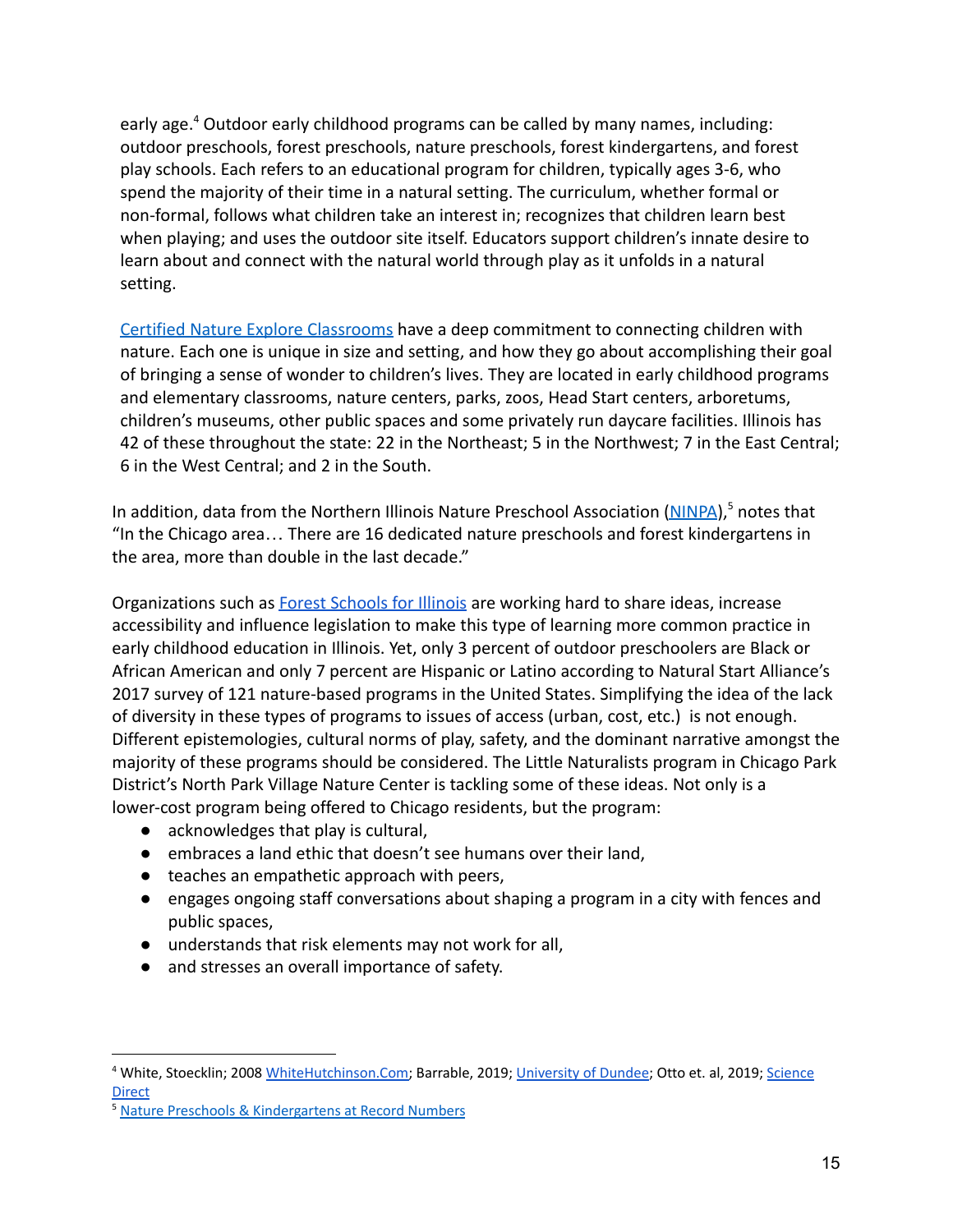## Outdoor Education

Outdoor learning can occur in a wide range of different situations; from whatever is right outside one's window to an outdoor patio or seating area; from the cracks in a city sidewalk to a local park; from a large forested area to a full outdoor nature classroom that provides children with direct access to nature. Environmental educators have been examining the impact outdoor learning can have on student learning for years.<sup>6</sup> A research study in the *Journal of Environmental Psychology* explored "whether engaging children in the natural world over a period of time results in positive psychological outcomes." <sup>7</sup> The researchers implemented nature-based activities on the school grounds into a year-long classroom curriculum. They noted improvements in participants' well-being and an increase in their connectedness to nature. These results demonstrate that utilizing school grounds, which don't typically include pristine natural environments, can be enough to increase environmental literacy and improve children's psychological wellbeing. Research is now being done on the impact that nature-based and outdoor learning experiences can have specifically on the health and STEM-capacity of low-income Black and Hispanic youth.<sup>8</sup>

#### Climate Science Literacy

Climate science literacy, an understanding of the human influence on climate and climate's influence on us and society, is an important component of environmental literacy. A climate-literate person:

- Understands the essential principles of Earth's climate system,
- Knows how to assess scientifically credible information about climate,
- Communicates about climate and climate change in a meaningful way, and
- Is able to make informed and responsible decisions with regard to actions that may affect climate.

While no full climate science curriculum is available that accomplishes all of these goals, resources are available to help formal and non-formal educators include more climate science in their programming. Project Learning Tree has developed an E-Unit for 6-8 grade educators, or non-formal educators that work with students in these grades, entitled "Carbon and Climate".

<sup>&</sup>lt;sup>6</sup> Largo-Wright, et al, 2018; [Taylor](https://www.tandfonline.com/doi/full/10.1080/09603123.2018.1502415) and [Francis](https://www.tandfonline.com/doi/full/10.1080/09603123.2018.1502415) Online

<sup>&</sup>lt;sup>7</sup> Harvey et. al, 2019; [Science](https://www.sciencedirect.com/science/article/abs/pii/S0272494419303536?via%3Dihub) Direct).

<sup>&</sup>lt;sup>8</sup> Published online in May 2020 in Health Equity, a study examined "the health and educational outcomes of a 15-week NBE (nature-based education) intervention for urban low-income, black and Hispanic children 10–15 years of age" (Sprague et. al, 2020; [Health](https://www.liebertpub.com/doi/10.1089/heq.2019.0118) Equity). The results of this study showed that "there were statistically significant positive changes in STEM capacity and HRQoL (health-related-quality-of-life) for participating students. For example, children's overall STEM capacity and overall HRQoL scores improved by 44% and 46%, respectively" (Sprague et. al, 2020).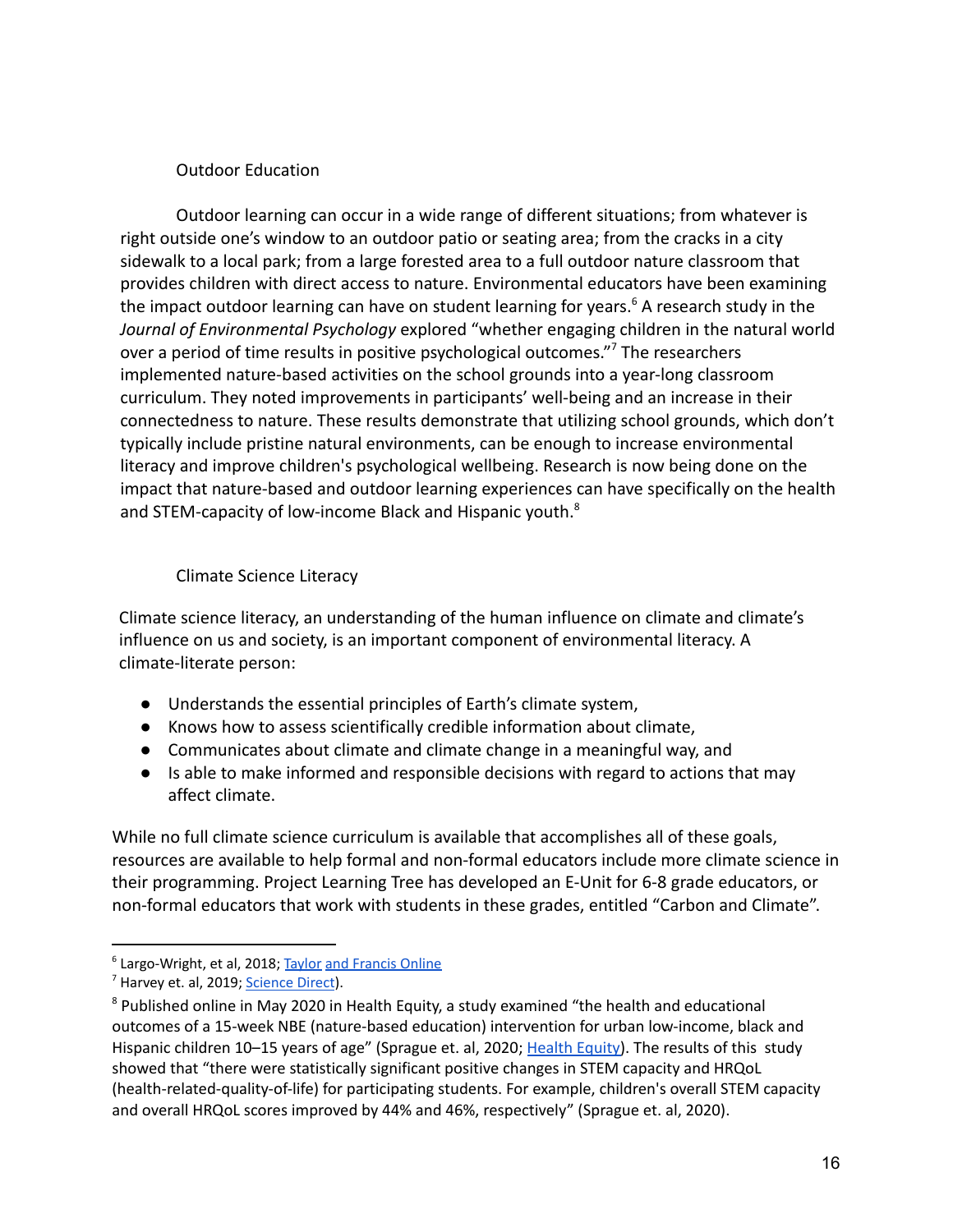Like all Project Learning Tree (PLT) programs it includes necessary background information, evaluation tools, student work pages and additional resources for further learning. The Environmental Education Association of Illinois offers training opportunities for Illinois educators on this E-Unit and works closely with Illinois Climatologist, Trent Ford, to include Illinois specific content and data to ensure educators can make climate science a localized and relatable issue.

For more resources and local organizations that can provide guidance on climate science instruction, visit the EL4IL Resource Database (Include website).

Environmental Action Civics

An additional approach of environmental education is that learners will use the acquired knowledge and skills to actually take responsible environmental action. Environmental civic action experiences, where youth are provided an opportunity to engage in environmental problem-solving and have a civic experience, is proving to be an effective way to develop civic efficacy. Experiences that engage in environmental issue investigation, debate and problem-solving help students feel empowered to work toward change, gain leadership skills and understand how to use their voice. Earth Force, a national non-profit, "developed a classroom tool that combines high-quality STEM education with project-based learning and Action Civics to create an educational framework that engages young people in the application of classroom lessons to improve the environment and their communities" (<https://earthforce.org/>). This community-action and problem solving process has now engaged over 300,000 students across the country in environmental action civic experiences.

There are three different programs and organizations in Illinois doing this work. The Environmental Education Association of Illinois launched [Earth Force IL,](https://www.eeai.net/earth-force-illinois.html) a facilitator network to provide IL educators with direct access to training in the Earth Force process, in 2020. Nine facilitators prepared to offer trainings on this program are now available throughout the state and online trainings have been developed as well.

[Project Peace by Youth](http://operationendangeredspecies.com/?fbclid=IwAR29OxV6UGwb_KscNghrtzWayG4mZkHKG8J9nzuwrCSdpIs2m6AXWDEnNS8) engages youth in environmental based projects with an emphasis on digital data collection and online issue analysis. Hosted by Operation Endangered Species, educators working with this program are provided extensive training in several digital tools that youth can use to investigate environmental issues.

Illinois Green Alliance also launched Illinois Green [Schools Project](https://illinoisgreenalliance.org/learn-more-about-the-illinois-green-schools-project/) in 2020. This is a "project-based challenge for K-12 schools to devise and implement creative no-to-low-cost energy, water and waste initiatives, and sustainable practices for their schools". Educators and students participating in this program are provided extensive mentoring services by green building professionals. The mentoring can include providing local background information on sustainability issues and project implementation guidance.

Service-learning programs offered by Project Learning Tree (PLT) and other EE organizations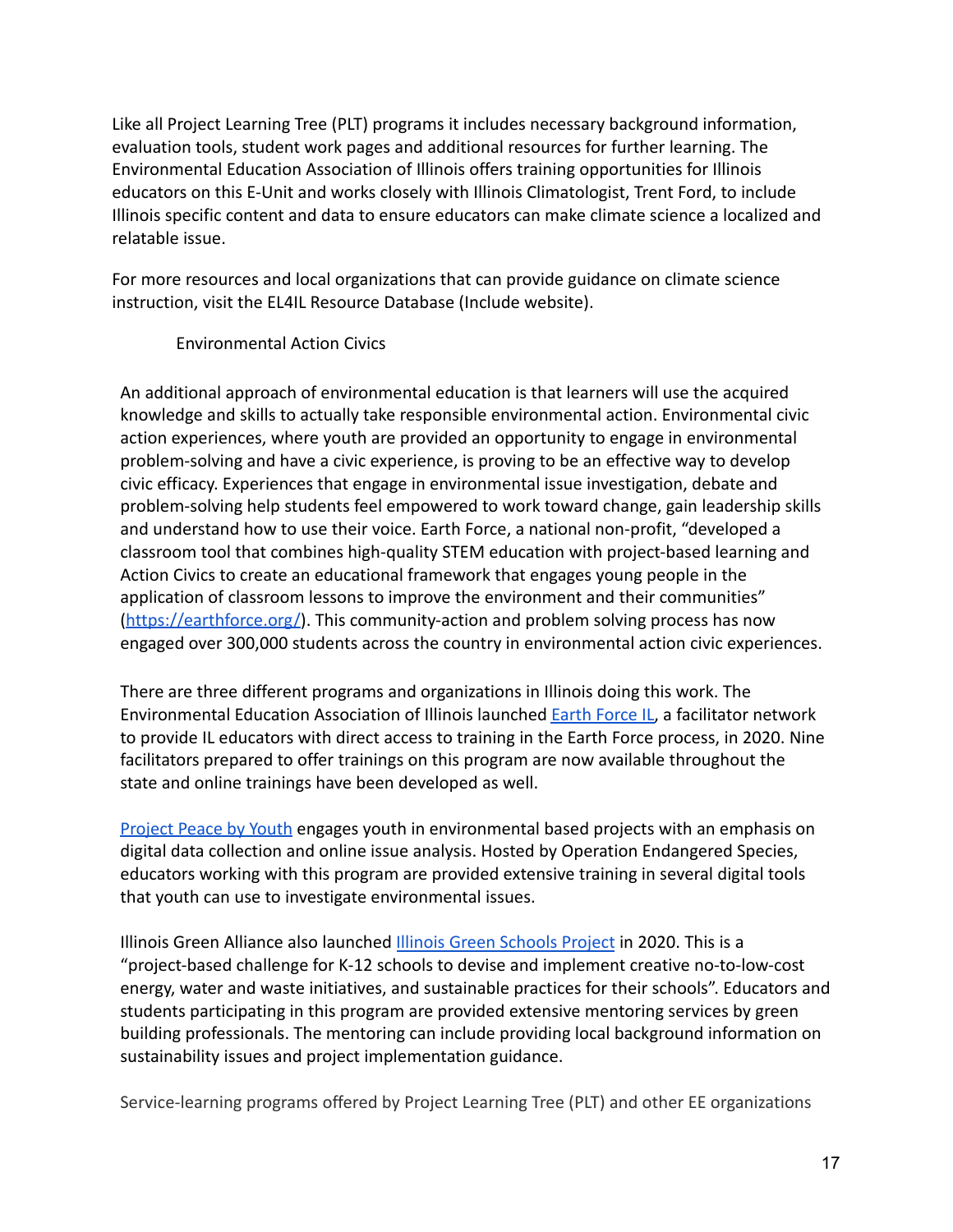provide students and teachers with support through grants and other resources for action projects.

## Agriculture Education

Environmental literacy includes an understanding of all that the environment provides us as individuals and communities. The gap in understanding of where many consumable products come from is growing wider with each generation. In order to create sustainable and equitable food systems individuals must know exactly how food is grown, processed and distributed.

As a farm state, Illinois already has a plan<sup>9</sup> for educating students about agriculture. It seeks to increase awareness of the knowledge and skills needed to enter agriculture careers in Illinois. Additionally, over 30,000 young people statewide participate in the Future Farmers of America (FFA) program. A recent agreement between Future Farmers and the EPA<sup>10</sup> provides a real opportunity for students to focus on agriculture and other science careers to learn through environmental education and about environmental topics. The Illinois Agriculture in the Classroom program provides both formal and non-formal educators throughout the state with local support to increase agriculture education into their programs. Through professional development opportunities, direct programming for students and free resources, Ag in the Classroom is reaching hundreds of thousands of students each year throughout Illinois.

But agriculture education is not just happening in rural areas. Urban agriculture initiatives are providing a great deal of education and hands-on opportunities in Illinois' major urban areas. Urban Grower's Collective on Chicago's South Side is an excellent example of how agriculture can increase environmental literacy. Through increased local food access, job training and skill building programs, education programs and community outreach, UGC is increasing community health and strength.

## JEDIA Consideration

There are various dominant narrative environmental education tenets, practices, approaches, and research included in the Framework. All of which are often rooted in white supremacy, settler colonialism, and the standardization of education without being acknowledged as such. This further erases communities that have been historically excluded and impacted by those who have historically caused more harm to the environment. A recommendation of not using terms such as "best practices", over-representing research and trends, and the standardization of evaluation was considered when writing this framework.

<sup>&</sup>lt;sup>9</sup> [The](http://ilaged.wieghatgraphics.com/docs/sidemodules/ILAgEdPlanRevision-June2016_75780.pdf) Illinois Plan for [Agricultural](http://ilaged.wieghatgraphics.com/docs/sidemodules/ILAgEdPlanRevision-June2016_75780.pdf) Education

<sup>10</sup> [FFA and EPA](https://www.epa.gov/sites/production/files/2019-02/documents/image2019-02-13-171741-508.pdf)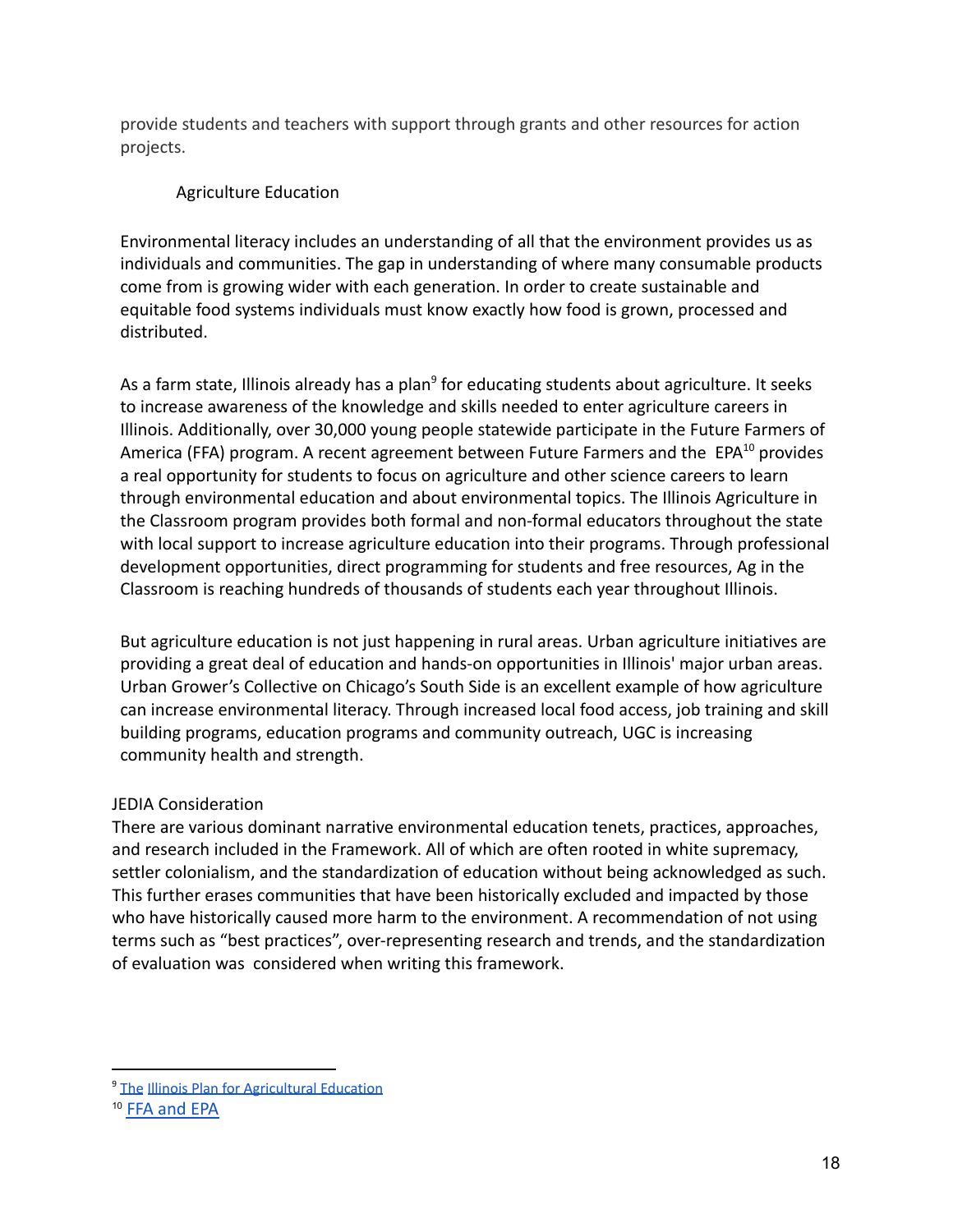## **Chapter 4/Building Partnerships to Advance Environmental Literacy**

## **1. Introduction**

Environmental literacy can be achieved by leveraging diverse learning environments and educational approaches and the sharing of resources. Because everyone learns differently, diversifying educational experiences and contexts and building connections can help educators better address the needs of all learners. Not all educators can provide a full variety of experiences and content on their own, therefore, it is recommended that partnerships be formed and utilized between formal and non-formal educators and across geographies, cultures, and areas of expertise. When it comes to the seven Key Tenets of environmental literacy, some educators or organizations may be able to provide more support and instruction for some Tenets, and less for others. Partnerships can allow educators to leverage the expertise of others instead of needing to become experts in every tenet themselves.

## **2. Partnerships and their Purposes**

Partnerships are relationships built between two or more entities with similar missions or goals that allow for a sharing of resources and expertise to mutually benefit both entities. Partnerships in education allow for the sharing of assets and knowledge, lessening the burden on educators. They also bring a diversification of learning experiences for students and program participants, creating greater opportunity for all learners to connect with lessons. Partnerships also allow for the sharing of perspectives and building connections between people and with the environment.

Illinois is home to many distinct ecosystems from prairies to forests to rivers and the grand Lake Michigan shore all with a unique story that connects to environmental literacy. With 27 millions acres of agricultural lands, National Parks, vast forest preserves, and large metropolitan areas, the state also is home to a variety of land uses that demonstrate the inextricable relationship between human and non-human nature. More than 12.5 million people call Illinois home and represent diverse cultures, ∿communities, traditions, and knowledge. Partnerships create the opportunity to connect learners to all the diversity of information and experience the state has to offer. Environmental literacy can benefit from these connections - not only should learners understand their personal environment and relationship with the land, but also how their immediate localities, perspectives, and relationships with the land are part of a larger system and story.

## **3. Benefits of Partnerships**

- Provide a variety of learning settings
- Provide a variety of learning approaches
- Amplify and achieve mutual missions and goals
- Allow for the sharing of assets like financial resources, time, expertise, and access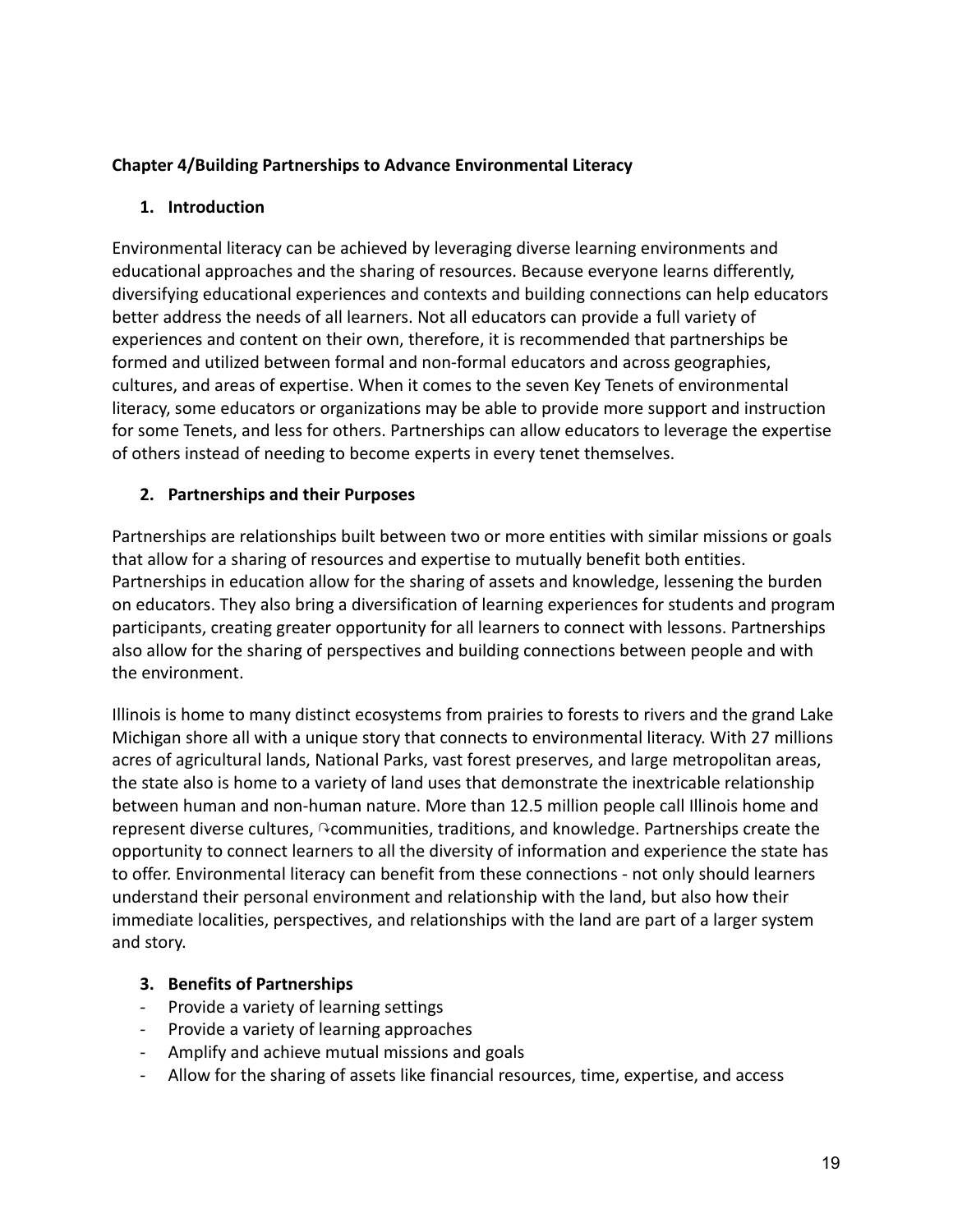- Building connections between people, across different cultures, traditions, beliefs, and ages/generations
- Building connections between human and non-human nature, across geographies and ecosystems

## **4. Examples of Partnerships**

- A high school in rural McClean County invites speakers for an environmental career day. They invite a local scientist, a farmer, an environmental justice organizer, and an environmental policy advocate to talk with high schoolers about various career paths related to the environment.
- Middle school teachers in Peoria partner with sustainable food farms in urban and rural areas for a lesson on food sources and the effects of climate change for farmers.
- An elementary school teacher in Chicago partners with the local Park District to plan a field trip to the park nearest the school. Students explore and look for birds, bugs and plants.
- A nature museum partners with a local house of worship. Together they plan an event that focuses on nature and cultural traditions. This event is an opportunity for a multigenerational exchange that emphasizes the important role nature plays in human culture.

# **5. Building and Maintaining Successful Partnerships**

Successful partnerships require investment, communication, and time. This list of elements can build and maintain strong partnerships:

- Reciprocity and equity Partnerships should benefit all participants and should respect the needs of all participants. Partners with more privilege and resources should consider how to partner to support partners without this access.
- Communication Partnerships function best when good and regular communication is established. Communication begins with initial outreach to potential partners and should always be respectful and professional.
- Clearly defined goals and roles Partnerships may begin with exploratory conversations, brainstorming and visioning, but should settle on a shared goal or aim and clearly defined roles for all partners involved. Defining expectations, timelines, and long and short term steps can help with achieving shared goals.
- Opportunities for feedback Partnerships should schedule and keep check-ins for feedback and reflection.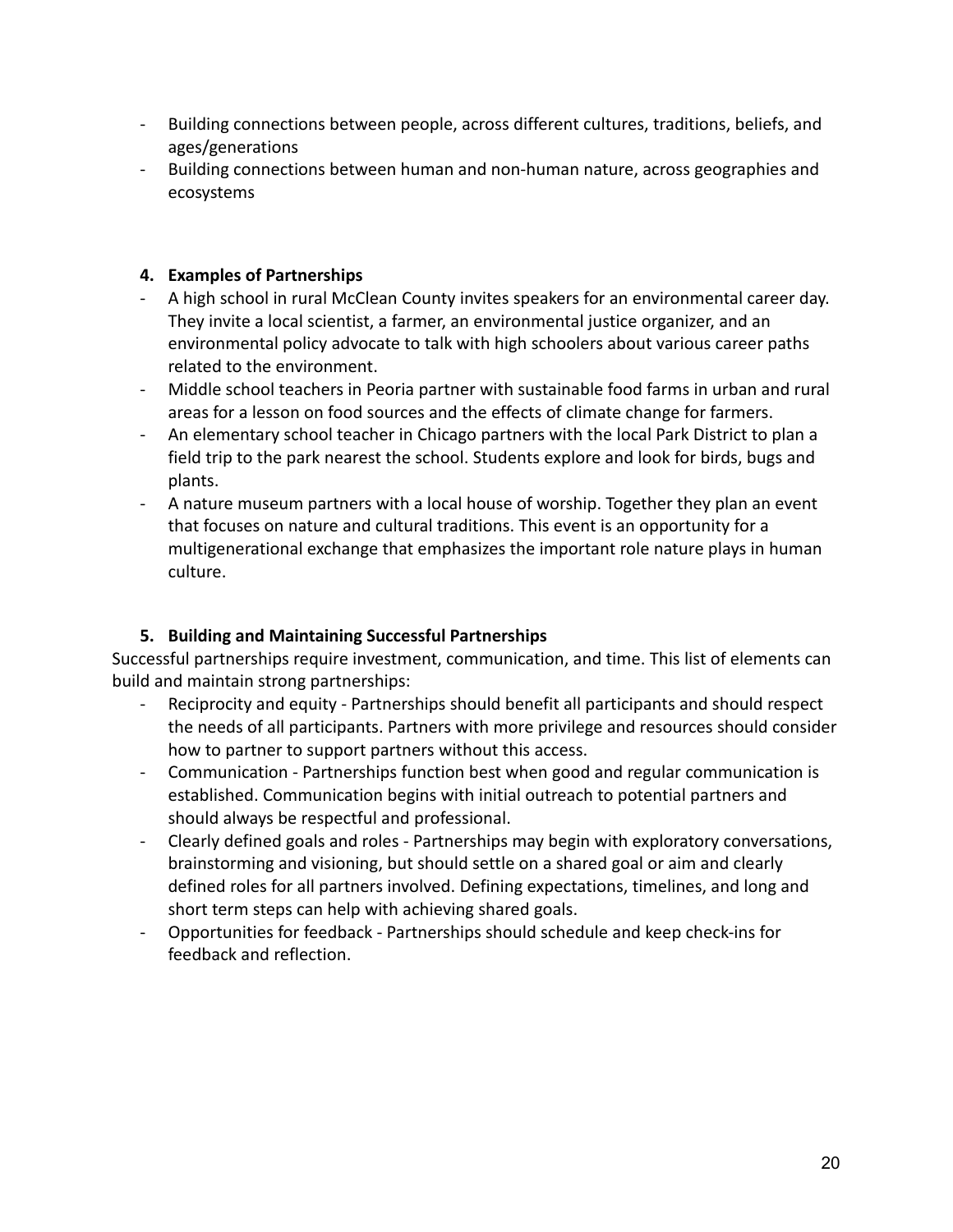# **Chapter 5/Evaluation of Environmental Literacy**

# **1. Introduction**

As educators implement environmental education into their respective settings, it will be necessary for them to assess gains and progress in the environmental literacy of their learners. Evaluation can be complicated and following a set of specific standards and recommendations can assist educators in evaluating environmental literacy in consistent and accurate ways. This chapter aims to provide those examples and resources to aid educators in evaluating environmental literacy.

In assessing environmental literacy, the NAAEE points out that environmental literacy exists and grows on a spectrum. NAAEE describes "the primary elements of environmental literacy—the cognitive (knowledge and skills), affective, and behavioral components—as both interactive and developmental in nature. That is, individuals develop along a continuum of literacy over time—they are not either environmentally literate or illiterate", (NAAEE, "Developing a Framework for Assessing Environmental Literacy: Executive Summary," 2011, Retrieved from https://cdn.naaee.org/sites/default/files/envliteracyexesummary.pdf). If educators are seeking a breakdown of how best to evaluate students and program effectiveness by age range of the students, the NAAEE Guidelines for Excellence are a valuable resource. (NAAEE, "Guidelines for Excellence: K-12 Environmental Education", 2019, Retrieved from https://naaee.org/eepro/publication/excellence-environmental-education-guidelines-learning-k -12)

# **2. What to Evaluate**

When conducting evaluations, it's necessary to first identify what is being evaluated. In the case of environmental literacy, an educator could use the definitions and seven main tenets of environmental literacy (see Chapter 1 of this Framework) to develop potential indicators of those tenets. Below are the seven tenets of environmental literacy with sub-points of suggested indicators to measure. These indicators are not an exhaustive list, but are examples.

- 1. Understanding of community
	- a. Learner can demonstrate understanding of environmental conditions (past and present) of their community including;
		- i. Can identify the native nations who originally stewarded the land, how they used and cared for it and what they believed about the environment
		- ii. Can identify how the land is currently used and how and why the land has changed over time
		- iii. Can describe the natural resources of the land in their community, how the natural resources are used and how they support human and non-human life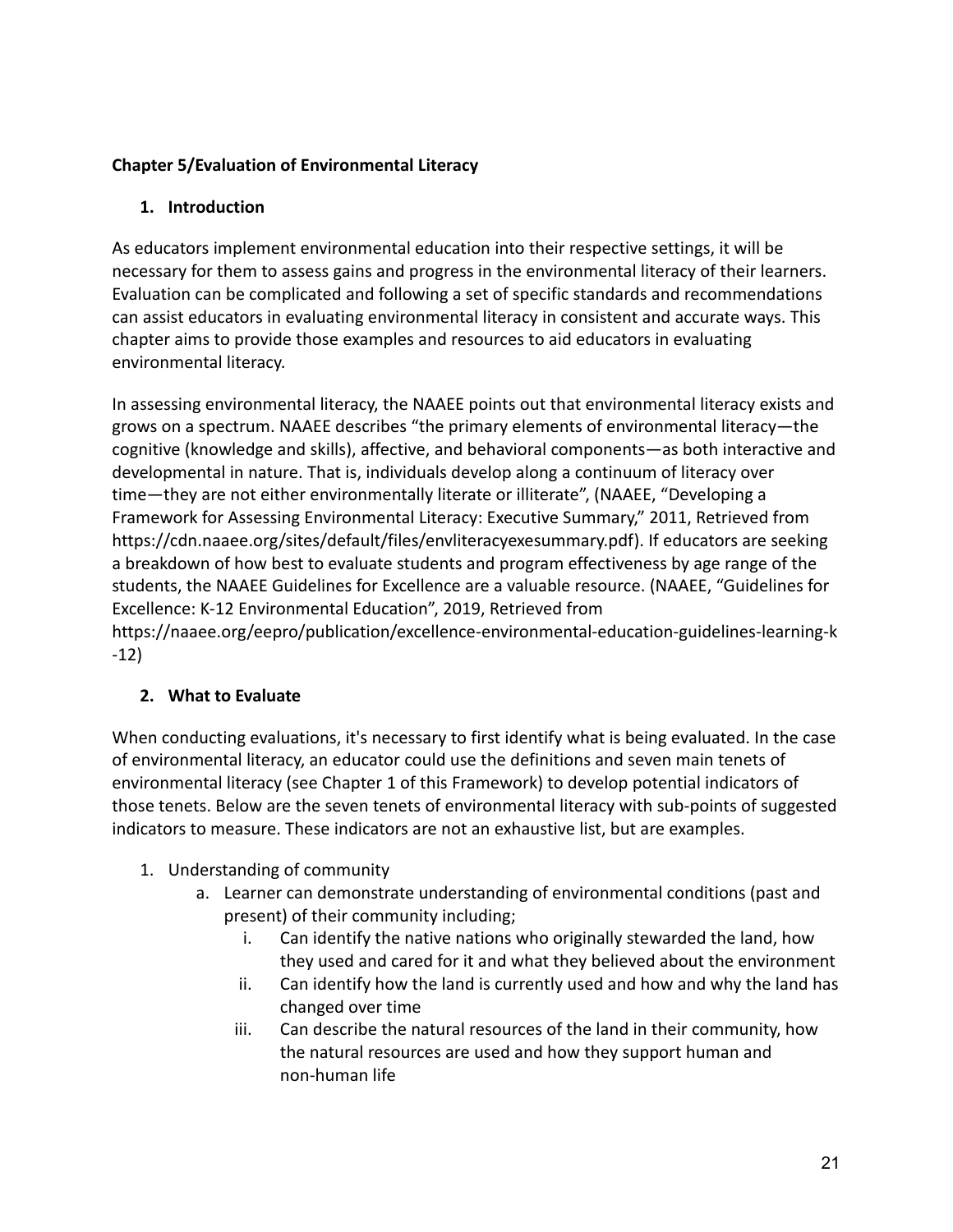- iv. Can describe how humans depend on the environment and how the environment depends on them
- 2. Awareness of environment
	- a. Learner can demonstrate understanding of the makeup of the environment, including:
		- i. Can identify different ecosystems and the wildlife and plants that live in those ecosystems
		- ii. Can form questions about environmental elements
		- iii. Can describe how elements in the environment or in a given ecosystem related to one another
- 3. Connection with the environment
	- a. Learner can describe a personal experience in nature or relationship with the environment
	- b. Learner can form questions and draw broader conclusions about the environmental systems, including relationships between non-human nature, and between human and non-human nature
	- c. Learner can describe how the environment affects them and how they affect the environment
- 4. Understanding of environmental justice
	- a. Learner can define environmental justice
	- b. Learner can provide an example of an environmental justice issue and activism around it
	- c. Learner knows some of the leaders of the environmental justice community who have made a difference on the ground
	- d. Learner can describe the importance of environmental justice for the overall health of people and nature.
	- e. Learner takes action in solidarity with the EJ movement
- 5. Civic engagement focused on Environmental Action
	- a. Learner identifies they have self-efficacy and that their voice and actions matter
	- b. Learner can identify environmental actions that they can take and their potential impact
	- c. Learner believes they are part of the solution to environmental issues
	- d. Learner has the skills, knowledge and motivation to take environmental action
	- e. Learner takes environmental action
- 6. Access to Climate Change Education and an Understanding of Climate Science
	- a. Learner demonstrates a basic understanding of the climate system, including the natural and human-caused factors that affect it
	- b. Learner can describe the fundamental relationship between climate and human life and the many ways in which climate has always played a role in human health
	- c. Learner knows how to assess scientifically credible information about climate
	- d. Learner understands their role in addressing climate change and is able to make informed and responsible decisions with regard to actions that may affect climate.
- 7. Understanding of Sustainability, Adaptability and Resilience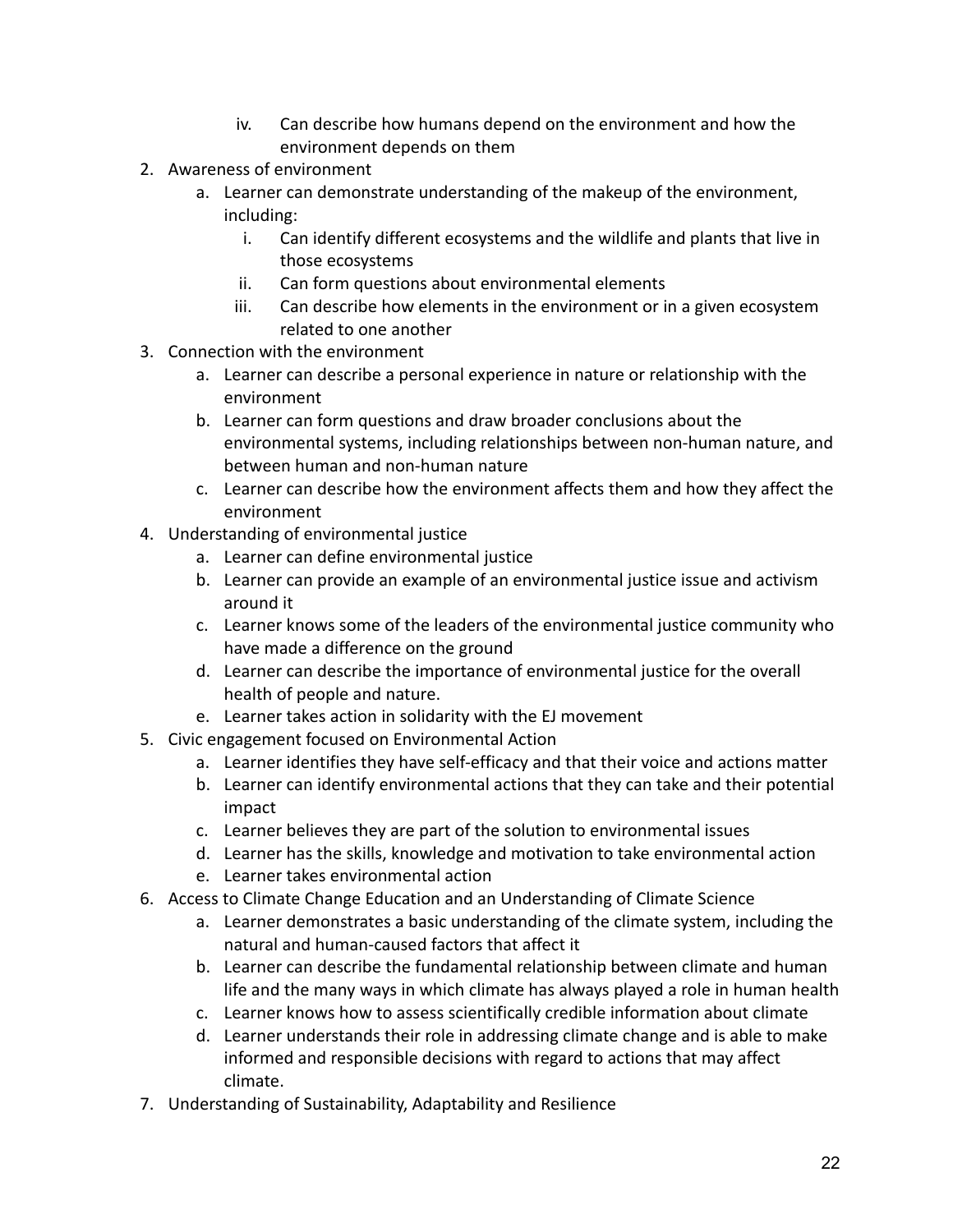- a. Learner can define environmental justice and sustainability
- b. Learner understands the terms adaptation, mitigation, and resilience, and what they mean for human and non-human nature
- c. Learner values the vision of an environmentally just and sustainable Illinois
- d. Learner understands what sustainability, adaptability, and resilience mean for their community and take responsibility for supporting these efforts

## **3. How to Evaluate**

When evaluating environmental literacy, educators will likely employ both formative and summative assessment methods. Evaluation methods will vary depending on the educational context and the age of the learners being evaluated. For ESL/ELL and non-native English speakers, evaluation instruments should be translated into native languages, especially when content specific vocabulary is used.

Formative assessments ``monitor student learning to provide ongoing feedback that can be used by instructors to improve their teaching and by students to improve their learning." Formative evaluation can help educators understand where learners are starting from and how they are taking in new information. Examples of formative evaluation that could be used in formal or non-formal education settings include asking learners to:

- Summarize lessons or concepts in two sentences
- Complete questionnaires
- Journal
- Make observations
- Tell stories, give presentations, or create drawings to demonstrate their understanding of concepts
- For early childhood learners, behavioral checklists or observations, as well as image or icon related assessments can be beneficial

Summative assessments "*evaluate student learning* at the end of an instructional unit by comparing it against some standard or benchmark." Examples of summative evaluations in include:

- Mid-term tests
- Short quizzes
- Final projects/papers
- (Add footnote of resource: <https://www.cmu.edu/teaching/assessment/basics/formative-summative.html>)

## **4. Resources to Help with Evaluation**

Evaluation is often a difficult undertaking for those who are constrained in time and financial resources to implement in education settings. We recommend the following resources and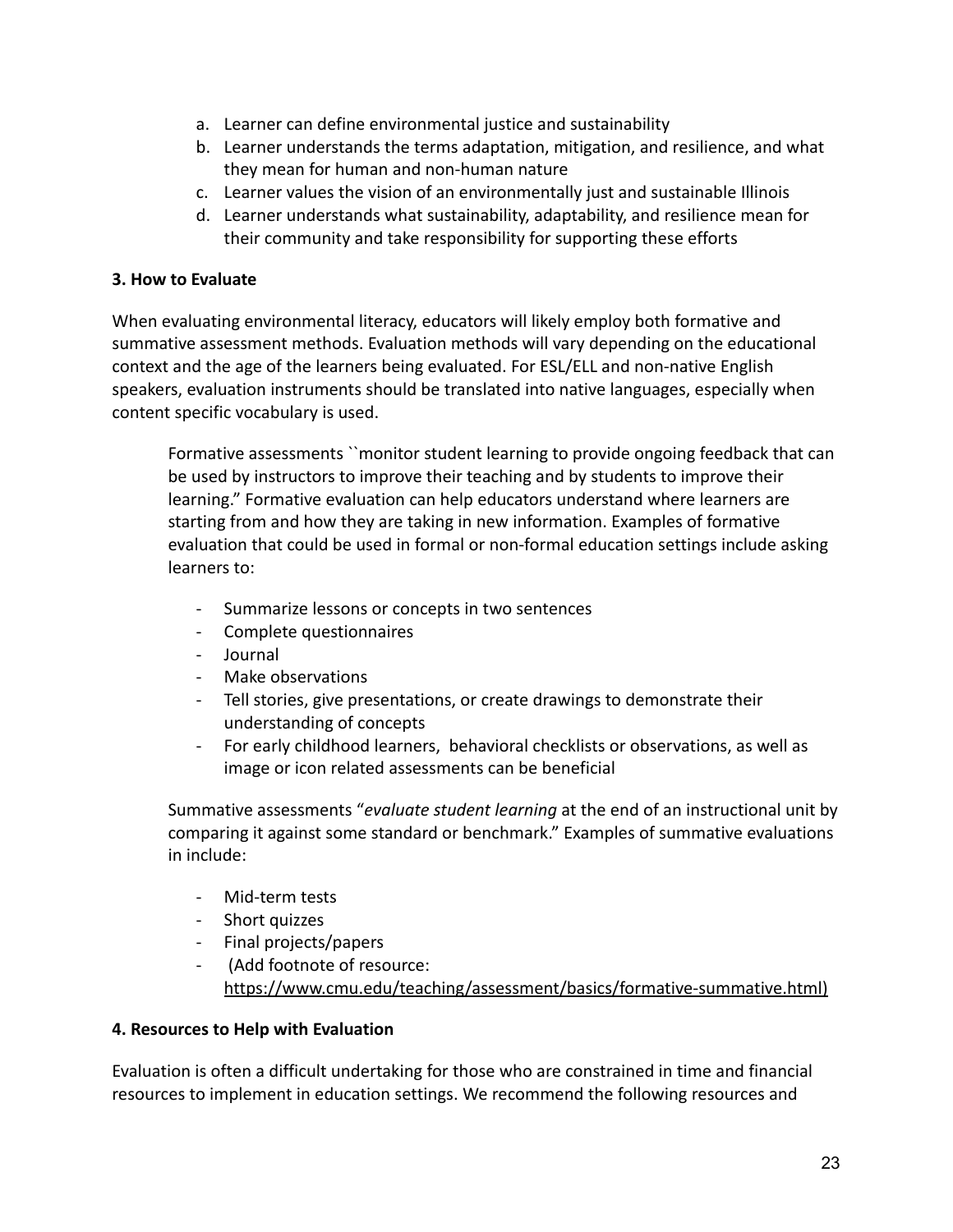opportunities for evaluation efforts.

- The website [My Environmental Education Evaluation](https://meera.snre.umich.edu/) Resource Assistant (MEERA) provides a suite of reputable guidance on environmental education evaluation and preparing these evaluations
- The [North American Association of Environmental Educators](https://naaee.org/eepro/research/library/education) (NAAEE) provides a site with a set of resources and published articles dedicated to environmental education
- Working in partnership with local organizations and institutions can help educators access assistance with evaluation. Examples include:
	- Connecting with local universities to build partnerships with students and professors with expertise in evaluation and looking for experience
	- Identify evaluation experts and hire a consultant, if resources allow, to aid in evaluation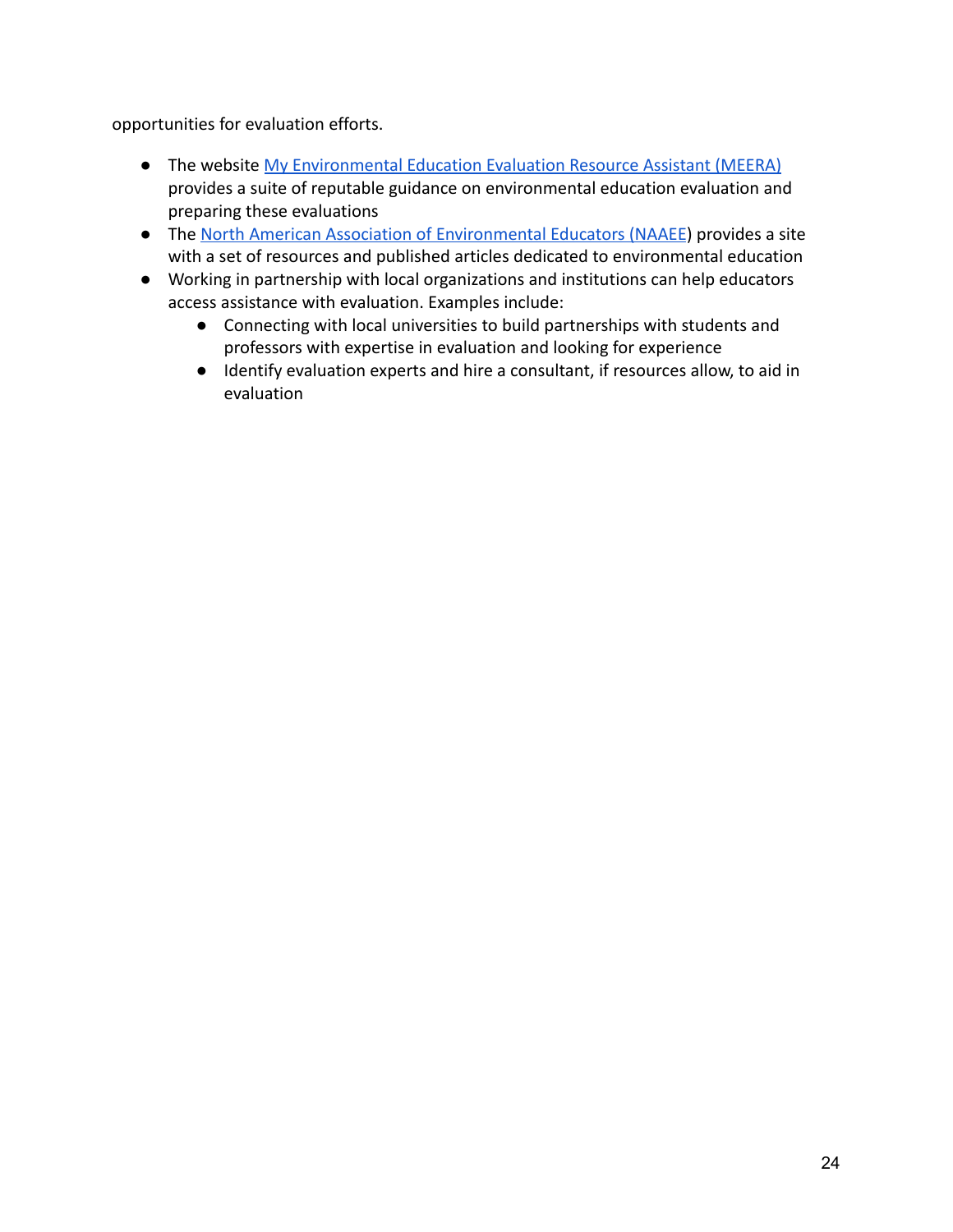#### **Chapter 6/Resources**

#### Resources Overview

Resources assist with the creation and implementation of environmental education programs across a spectrum of formal and non-formal education institutions in Illinois. From virtual materials, informational web links, curriculum and services (presenters, access to natural areas and more) all listed resources provide pathways to supporting Environmental Literacy in Illinois.

For the first time in 2021, the resources list includes information on environmental justice organizations from across the state, purposefully connecting environmental awareness of nature, justice, and equity to produce a more holistic vision for EL. Inclusion of EJ & EE resources is integral for attaining environmental awareness and literacy, as there is a need for people to acquire this knowledge in order to act effectively, achieving empowerment through environmental literacy thus providing the youth of Illinois with the tools they need to address both local and global environmental issues.

To view the complete list of EL4IL Resources please visit [EL4IL Resources Website].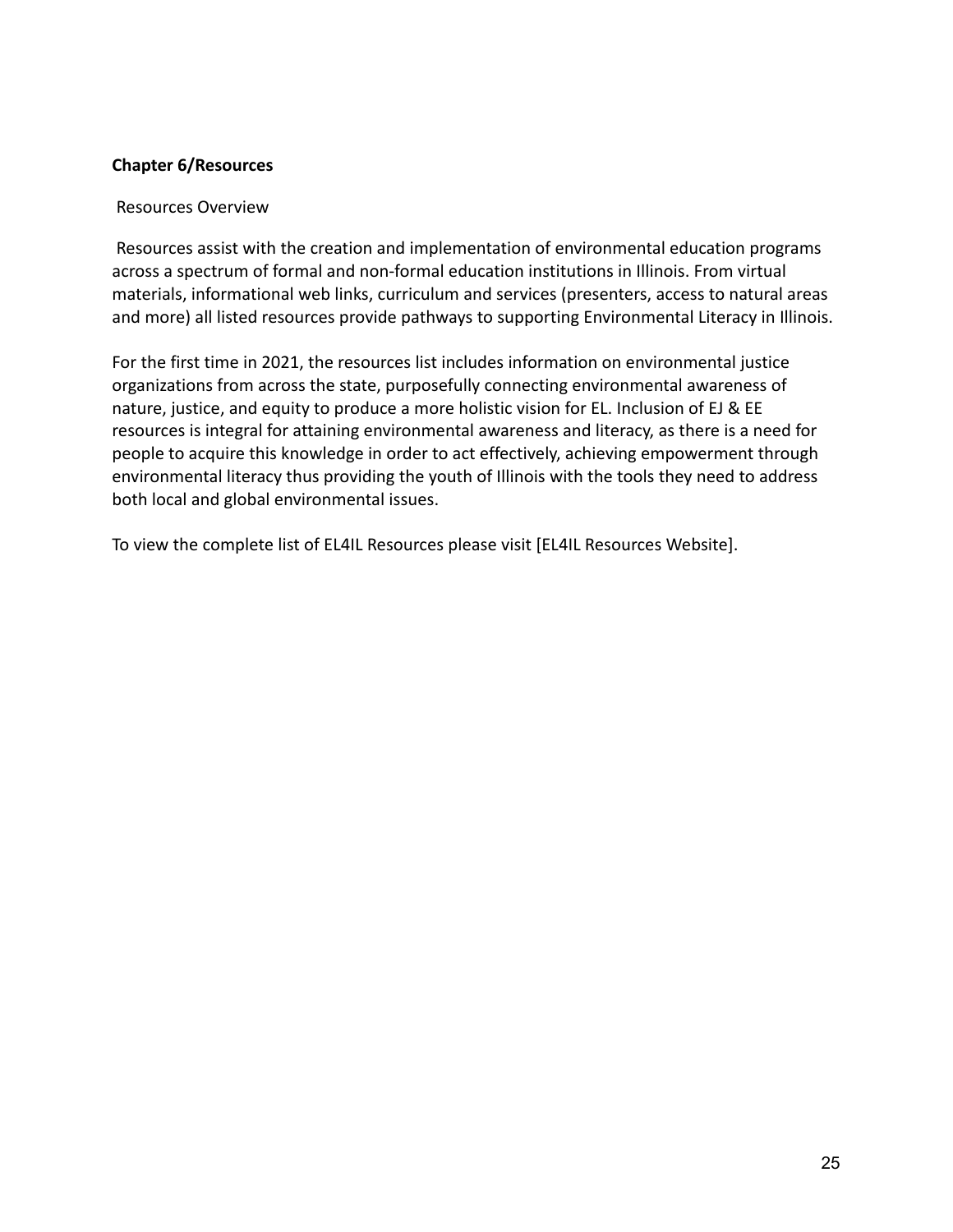## **APPENDIX A/Terms and Definitions**

| A           |  |  |
|-------------|--|--|
| $\mathbf B$ |  |  |
| $\mathsf C$ |  |  |
| D           |  |  |
| E           |  |  |

**Educator -** anyone providing learning and instruction, This term is used to refer to anyone providing learning and instruction.

## **Environmental literacy**

**F**

**Formal education** - structured learning environments with standards and trained/certified educators at all levels of learning (Pre-K to University).

**Formal educator (also see "Teacher")**- educators in formal education settings, like classrooms, who are bound by State or Federal teaching standards.

**Formative evaluation** -

**G H I J K L**

**Learner** - anyone learning or being taught at any age, whether it be in a formal or non-formal education setting

**M**

**N**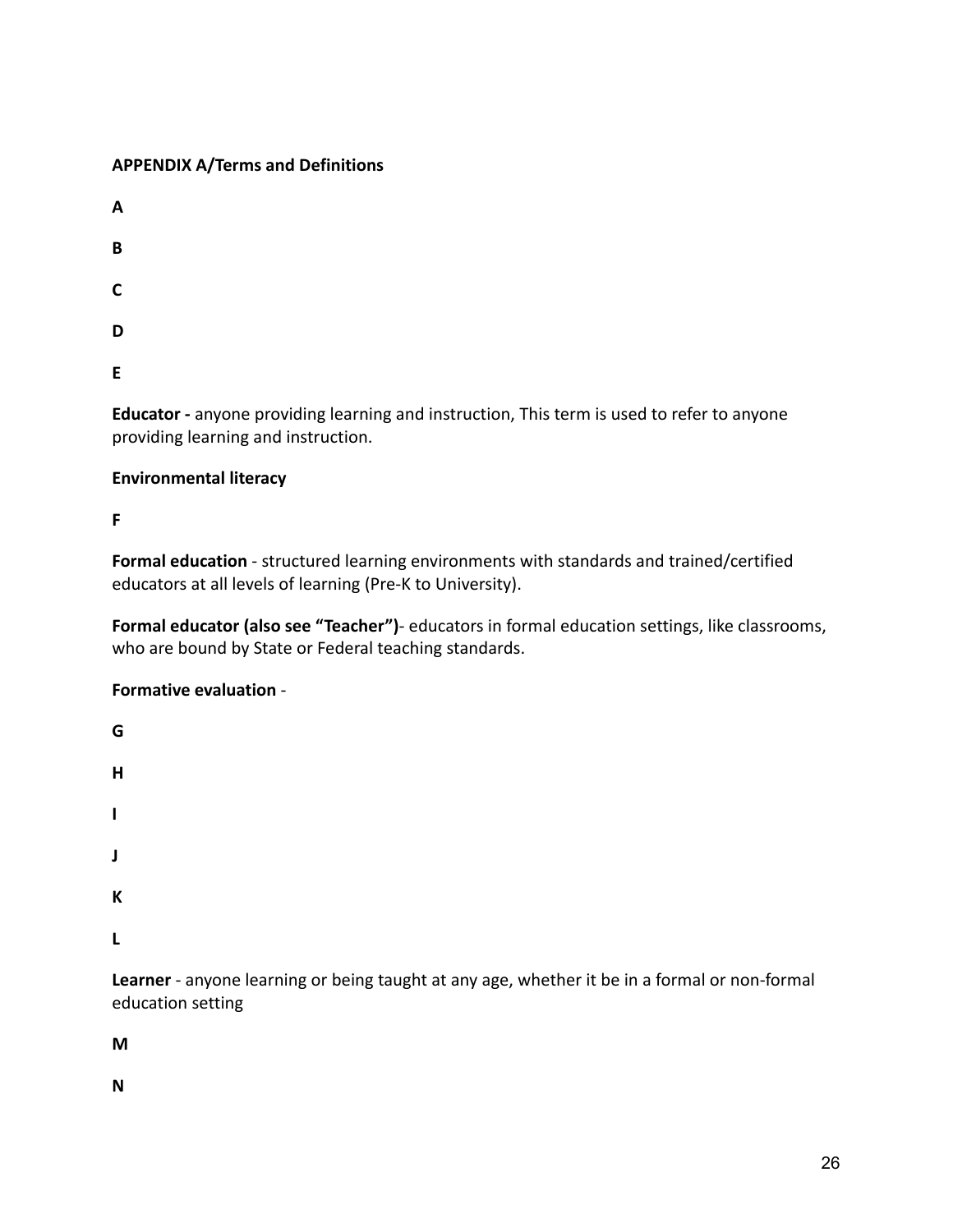**Non-formal education** - organizations or sites that may have educational programming that is not bound by State of Federal standards. In Illinois these may include afterschool programs, job programs, youth development programs, recreation programs, family learning programs, etc. and may be held in places like nature centers, parks, preserves, museums, houses of worship, etc.

**Non-formal educator** - educators who are not bound to State or Federal teaching standards and do not teach in traditional classrooms

| O           |  |  |
|-------------|--|--|
| Ρ           |  |  |
| Partnership |  |  |
| Q           |  |  |
| R           |  |  |
| S           |  |  |

**Summative evaluation -**

**Student** - learners in a formal education setting, like a classroom

**T**

**Teacher (also see "Formal educator")** - educators in formal education settings, like classrooms, who are bound by State or Federal teaching standards.

**U**

**V**

**W**

**X**

- **Y**
- **Z**